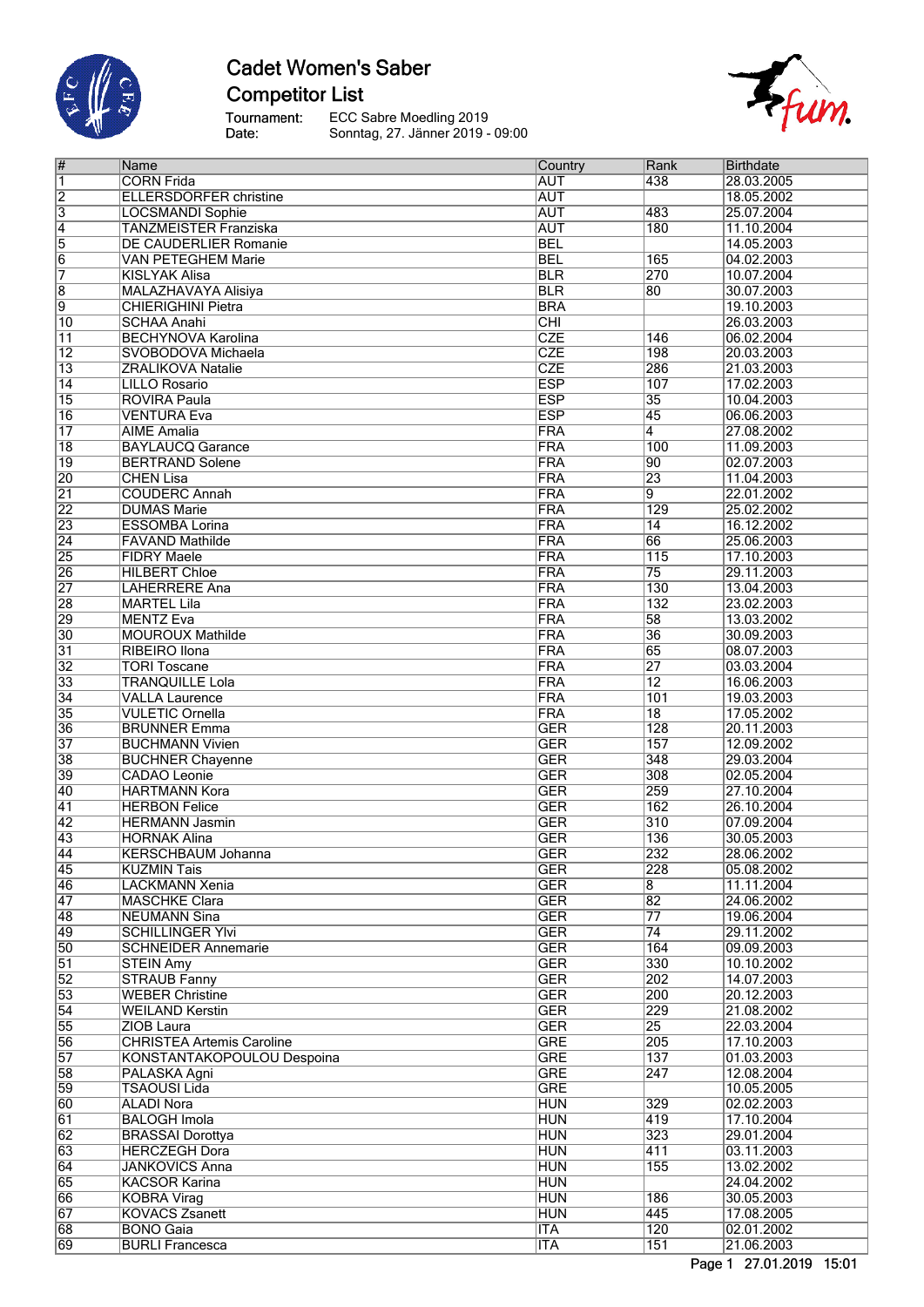|                                    | <b>Cadet Women's Saber</b>                           |                          |                                    | Page 2 27.01.2019 15:01  |
|------------------------------------|------------------------------------------------------|--------------------------|------------------------------------|--------------------------|
| $\overline{\#}$                    | Name                                                 | Country                  | Rank                               | <b>Birthdate</b>         |
| 70                                 | <b>CARELLA Gaia Pia</b>                              | <b>ITA</b>               | 70                                 | 12.10.2002               |
| $\overline{71}$                    | <b>COLONNA Margherita</b>                            | <b>ITA</b>               | 234                                | 29.12.2004               |
| 72                                 | <b>COTOLONI Martina</b>                              | <b>ITA</b>               | 44                                 | 22.11.2002               |
| $\overline{73}$<br>$\overline{74}$ | <b>DEL SAL Lucrezia</b><br><b>DOTOLI MariaChiara</b> | <b>ITA</b><br><b>ITA</b> | 113<br>223                         | 22.02.2003               |
| 75                                 | <b>FRENNA Carolyn</b>                                | <b>ITA</b>               | $\overline{94}$                    | 07.11.2002<br>13.08.2002 |
| 76                                 | <b>FUSETTI Benedetta</b>                             | <b>ITA</b>               | 85                                 | 26.05.2002               |
| $\overline{77}$                    | <b>FUSETTI Carlotta</b>                              | <b>ITA</b>               |                                    | 31.10.2004               |
| 78                                 | <b>GIOVANNELLI Amelia</b>                            | <b>ITA</b>               | 331                                | 29.08.2004               |
| 79                                 | <b>GUZZI SUSINI Federica</b>                         | <b>ITA</b>               | 26                                 | 03.06.2002               |
| 80                                 | <b>LANDI Michela</b>                                 | <b>ITA</b>               | $\overline{177}$                   | 18.08.2003               |
| 81                                 | <b>MARGUCCIO Alice</b>                               | <b>ITA</b>               | 298                                | 04.10.2002               |
| 82                                 | MONALDI Noemi                                        | <b>ITA</b>               | $\overline{112}$                   | 01.01.2003               |
| 83                                 | <b>PETRONE Elisa</b>                                 | <b>ITA</b>               | 225                                | 26.02.2003               |
| 84<br>85                           | <b>PICCOLI Alessia</b>                               | <b>ITA</b><br><b>ITA</b> | $\overline{302}$<br>233            | 20.12.2004<br>17.02.2003 |
| 86                                 | <b>PONTINI Federica</b><br><b>SPICA Manuela</b>      | <b>ITA</b>               | 238                                | 19.07.2004               |
| 87                                 | VEZU' Giovanna                                       | <b>ITA</b>               | 231                                | 23.08.2003               |
| 88                                 | <b>CHIANG Enli</b>                                   | <b>NED</b>               | 106                                | 16.04.2002               |
| 89                                 | <b>VAN LAERE Fleur</b>                               | <b>NED</b>               | 207                                | 30.08.2004               |
| $\overline{90}$                    | <b>BARTOSZ Roksana</b>                               | POL                      | 20                                 | 30.01.2002               |
| $\overline{91}$                    | <b>CIESLAR Julia</b>                                 | POL                      | 22                                 | 27.03.2002               |
| 92                                 | <b>GALECKA Natalia</b>                               | POL                      | $\overline{122}$                   | 03.01.2002               |
| 93                                 | <b>KONDRUSIK Nina</b>                                | <b>POL</b>               | 290                                | 24.05.2004               |
| 94                                 | <b>KORDEL Kalina</b>                                 | POL                      | 289                                | 31.08.2004               |
| 95                                 | KOZIEL Klaudia                                       | POL                      | 161                                | 18.02.2003               |
| 96<br>97                           | KOZLOWSKA Aniela<br>LASKOWSKA Marta                  | POL<br>POL               | 174<br>292                         | 04.05.2005<br>17.03.2002 |
| 98                                 | LASKOWSKA Natalia                                    | POL                      | 269                                | 03.10.2003               |
| 99                                 | LENKIEWICZ Zuzanna                                   | POL                      | 139                                | 22.07.2004               |
| 100                                | <b>MALGREM Klaudia</b>                               | POL                      | $\overline{91}$                    | 11.11.2003               |
| 101                                | <b>NOWICKA Malgorzata</b>                            | POL                      | 193                                | 11.11.2002               |
| 102                                | PORADA Paulina                                       | POL                      | 160                                | 25.04.2004               |
| 103                                | PORADA Zuzanna                                       | POL                      | 170                                | 25.04.2004               |
| 104                                | <b>ROWINSKA Emilia</b>                               | POL                      | 29                                 | 10.05.2002               |
| 105                                | <b>WROBEL Zuzanna</b>                                | POL                      |                                    | 29.04.2003               |
| 106<br>107                         | ZAJAC Ewa<br><b>PANTIS Ilinca</b>                    | POL<br><b>ROU</b>        | 125<br>6                           | 13.04.2003<br>13.08.2003 |
| 108                                | <b>GASPERLIN Hana</b>                                | $\overline{\text{SLO}}$  | 355                                | 04.09.2002               |
| 109                                | <b>MALI Meta</b>                                     | $\overline{\text{SLO}}$  | 424                                | 11.08.2005               |
| 110                                | <b>SEBENIK Ana</b>                                   | <b>SLO</b>               | 294                                | 15.11.2004               |
| $\overline{111}$                   | PERROUD Nora                                         | $\overline{SUI}$         | 133                                | 10.05.2004               |
| 112                                | <b>AKSEL Sude</b>                                    | <b>TUR</b>               | 121                                | 17.06.2004               |
| $\overline{113}$                   | <b>CELEP Bahar</b>                                   | TUR                      |                                    | 14.03.2005               |
| 114                                | <b>DUS Duru</b>                                      | <b>TUR</b>               | 192                                | 28.07.2005               |
| 115<br>116                         | <b>KURT Zeynep</b><br><b>KURTULMUS Maya Atac</b>     | TUR<br>TUR               | 63<br>34                           | 01.02.2003<br>27.02.2002 |
| $\overline{117}$                   | <b>OZARSLAN Berfin Nur</b>                           | TUR                      | 123                                | 11.02.2003               |
| 118                                | <b>ULUSALOGLU Isil</b>                               | TUR                      | $\overline{87}$                    | 14.03.2003               |
| 119                                | <b>AVAKIAN Mikaela</b>                               | <b>USA</b>               | $\overline{13}$                    | 05.08.2002               |
| 120                                | <b>BERMAN Stella</b>                                 | <b>USA</b>               | $\overline{31}$                    | 16.05.2002               |
| $\overline{121}$                   | <b>CAO</b> Stephanie                                 | <b>USA</b>               |                                    | 12.02.2003               |
| $\overline{122}$                   | <b>GOUHIN Chloe</b>                                  | <b>USA</b>               | 33                                 | 13.08.2002               |
| 123                                | <b>GREENBAUM Atara</b>                               | <b>USA</b>               | $\overline{24}$                    | 01.06.2002               |
| 124                                | <b>GREENBAUM Ella</b>                                | <b>USA</b><br><b>USA</b> | $\overline{114}$<br>98             | 24.06.2004               |
| $\overline{125}$<br>126            | <b>GUTHIKONDA Nithya</b><br><b>HARRISON Imogen</b>   | <b>USA</b>               | 37                                 | 20.11.2003<br>08.05.2002 |
| 127                                | <b>HE Charlotte</b>                                  | <b>USA</b>               | 320                                | 08.08.2003               |
| 128                                | KIM Zoe                                              | <b>USA</b>               | 59                                 | 28.05.2004               |
| 129                                | <b>KONG Vera</b>                                     | <b>USA</b>               |                                    | 19.02.2002               |
| 130                                | <b>KOZAK Sonja</b>                                   | <b>USA</b>               |                                    | 26.04.2002               |
| 131                                | <b>LACSON Sarah</b>                                  | <b>USA</b>               | 443                                | 01.10.2003               |
| 132                                | <b>LEE Alexandra</b>                                 | <b>USA</b>               |                                    | 08.03.2005               |
| 133                                | <b>LIANG Megan</b>                                   | <b>USA</b>               | 61                                 | 23.06.2002               |
| 134                                | LU Vivian                                            | <b>USA</b><br><b>USA</b> | $\overline{50}$<br>$\overline{17}$ | 15.06.2003               |
| 135<br>136                         | <b>MOYA Keona</b><br>POSSICK Lola                    | <b>USA</b>               | $\overline{57}$                    | 06.08.2002<br>14.06.2005 |
| 137                                | <b>TZOU Alexandra</b>                                | <b>USA</b>               | 220                                | 13.02.2004               |
| 138                                | <b>WHANG Rebecca</b>                                 | <b>USA</b>               | 49                                 | 15.09.2002               |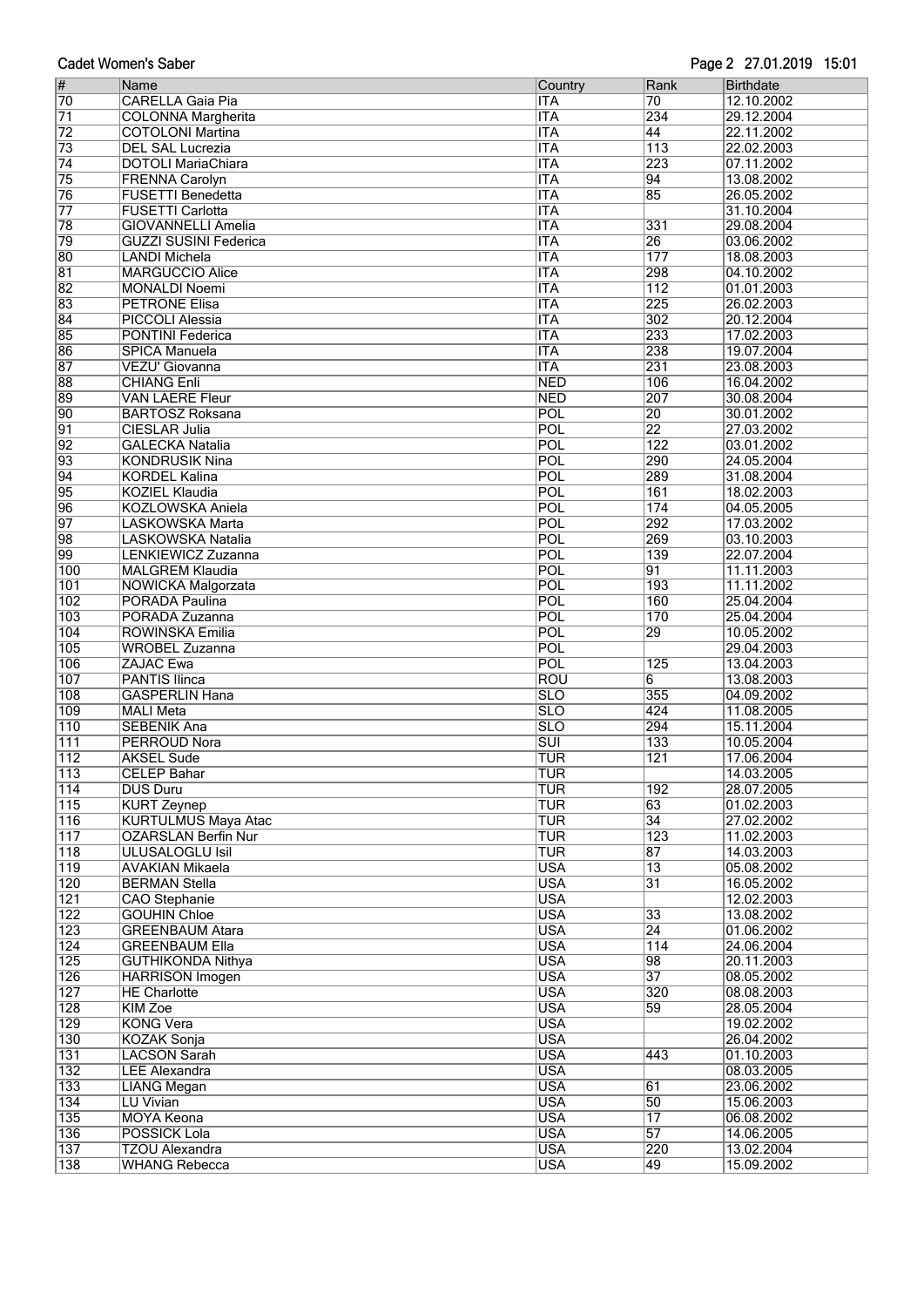| ECC Sabre Moedling 2019                          |                                                                                                          |  |  |  |  |  |  |  |  |  |  |  |
|--------------------------------------------------|----------------------------------------------------------------------------------------------------------|--|--|--|--|--|--|--|--|--|--|--|
|                                                  | Moedling                                                                                                 |  |  |  |  |  |  |  |  |  |  |  |
|                                                  | Sonntag, 27. Jänner 2019                                                                                 |  |  |  |  |  |  |  |  |  |  |  |
| <b>Cadet Women's Saber</b>                       |                                                                                                          |  |  |  |  |  |  |  |  |  |  |  |
| Total # of competitors: 138 Total # of pools: 20 |                                                                                                          |  |  |  |  |  |  |  |  |  |  |  |
| Round 1                                          | 20 pools<br>2 pools of 6 and 18 pools of 7<br>104 (75,36% of 138) competitors promoted to the next round |  |  |  |  |  |  |  |  |  |  |  |
| Round 2                                          | Incomplete DE table of 128 fenced through the finals, no fence-off for third                             |  |  |  |  |  |  |  |  |  |  |  |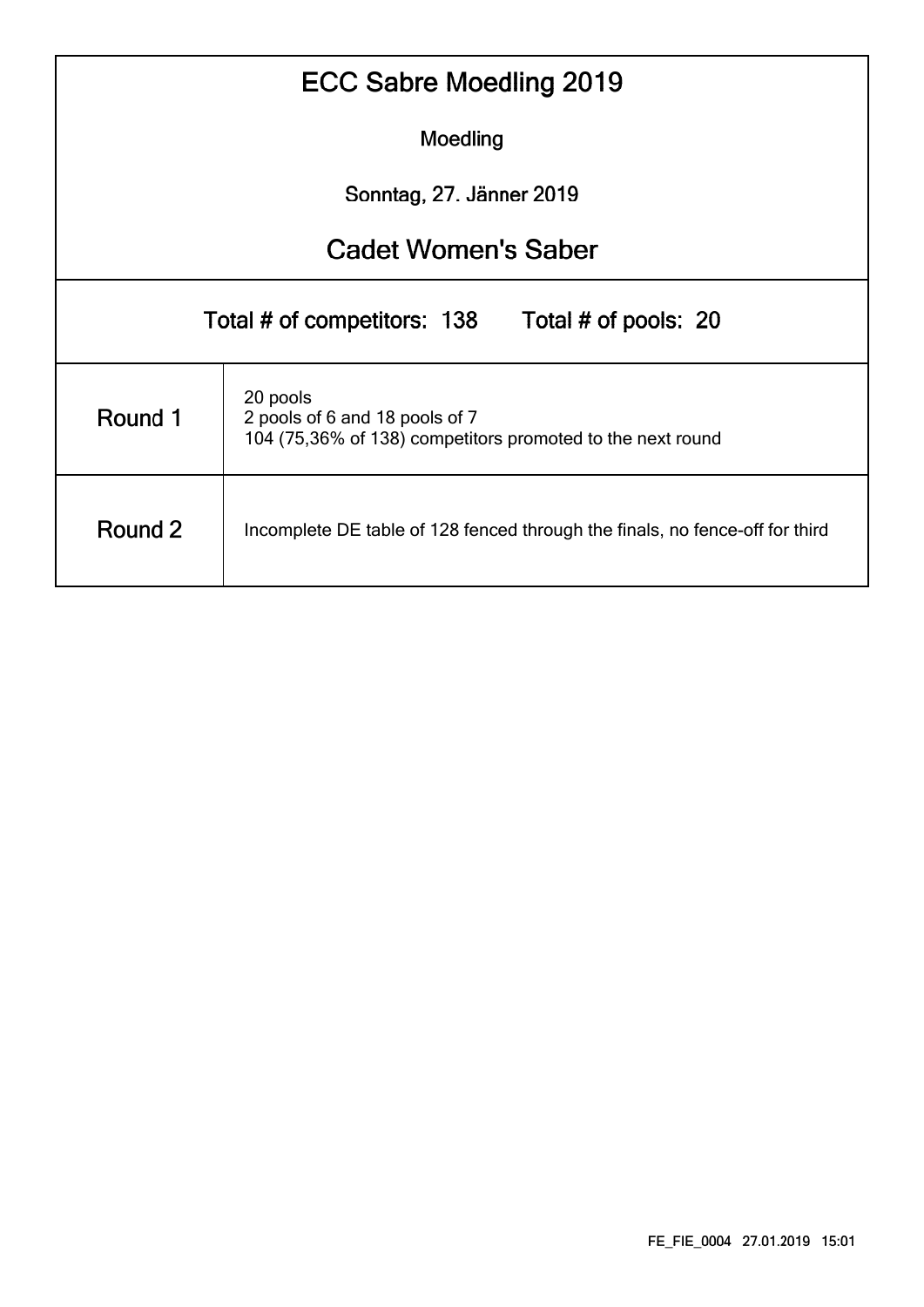

# **Cadet Women's Saber**

Seeding for Round #1 - Pool

Tournament:<br>Date:<br>FIE Document:

ECC Sabre Moedling 2019<br>Sonntag, 27. Jänner 2019 - 09:00<br>FE\_FIE\_0001.2



| Seed                  | Name                                           | Country                  | Rank                    | <b>Notes</b> |
|-----------------------|------------------------------------------------|--------------------------|-------------------------|--------------|
| 1                     | <b>AIME</b> Amalia                             | <b>FRA</b>               | 4                       |              |
| $\overline{2}$        | <b>PANTIS Ilinca</b>                           | <b>ROU</b>               | 6                       |              |
| $\overline{3}$        | <b>LACKMANN Xenia</b>                          | <b>GER</b>               | 8                       |              |
| $\overline{4}$        | <b>COUDERC Annah</b>                           | <b>FRA</b>               | $\overline{9}$          |              |
| $\overline{5}$        | <b>TRANQUILLE Lola</b>                         | FRA                      | $\overline{12}$         |              |
| $\overline{6}$        | <b>AVAKIAN Mikaela</b>                         | <b>USA</b>               | $\overline{13}$         |              |
| 7                     | <b>ESSOMBA Lorina</b>                          | FRA                      | $\overline{14}$         |              |
| $\overline{8}$        | <b>MOYA Keona</b>                              | <b>USA</b>               | $\overline{17}$         |              |
| 9                     | <b>VULETIC Ornella</b>                         | <b>FRA</b>               | $\overline{18}$         |              |
| $\overline{10}$       | <b>BARTOSZ Roksana</b>                         | POL                      | $\overline{20}$         |              |
| $\overline{11}$       | CIESLAR Julia                                  | POL                      | $\overline{22}$         |              |
| $\overline{12}$       | <b>CHEN Lisa</b>                               | <b>FRA</b>               | 23                      |              |
| $\overline{13}$       | <b>GREENBAUM Atara</b>                         | <b>USA</b>               | $\overline{24}$         |              |
| $\overline{14}$       | ZIOB Laura                                     | <b>GER</b>               | $\overline{25}$         |              |
| $\overline{15}$       | <b>GUZZI SUSINI Federica</b>                   | <b>ITA</b>               | 26                      |              |
| $\overline{16}$       | <b>TORI Toscane</b>                            | <b>FRA</b>               | $\overline{27}$         |              |
| $\overline{17}$       | ROWINSKA Emilia                                | POL                      | 29                      |              |
| $\overline{18}$       | <b>BERMAN Stella</b>                           | <b>USA</b>               | $\overline{31}$         |              |
| $\overline{19}$       | <b>GOUHIN Chloe</b>                            | <b>USA</b>               | $\overline{33}$         |              |
| 20                    | <b>KURTULMUS Maya Atac</b>                     | <b>TUR</b>               | $\overline{34}$         |              |
| $\overline{21}$       | <b>ROVIRA Paula</b>                            | <b>ESP</b>               | $\overline{35}$         |              |
| $\overline{22}$       | <b>MOUROUX Mathilde</b>                        | <b>FRA</b>               | 36                      |              |
| 23                    | <b>HARRISON Imogen</b>                         | <b>USA</b>               | $\overline{37}$         |              |
| $\overline{24}$       | <b>COTOLONI Martina</b>                        | <b>ITA</b>               | 44                      |              |
| 25                    | <b>VENTURA Eva</b>                             | <b>ESP</b>               | 45                      |              |
| 26                    | <b>WHANG Rebecca</b>                           | <b>USA</b>               | 49                      |              |
| $\overline{27}$       | LU Vivian                                      | <b>USA</b>               | $\overline{50}$         |              |
| 28                    | <b>POSSICK Lola</b>                            | <b>USA</b>               | $\overline{57}$         |              |
| 29                    | <b>MENTZ Eva</b>                               | <b>FRA</b>               | 58                      |              |
| 30                    | <b>KIM Zoe</b>                                 | <b>USA</b>               | 59                      |              |
| $\overline{31}$       | <b>LIANG Megan</b>                             | <b>USA</b>               | 61                      |              |
| $\overline{32}$       | <b>KURT Zeynep</b>                             | <b>TUR</b>               | 63                      |              |
| 33                    | RIBEIRO Ilona                                  | <b>FRA</b>               | 65                      |              |
| $\overline{34}$       | <b>FAVAND Mathilde</b>                         | <b>FRA</b>               | 66                      |              |
| 35                    | <b>CARELLA Gaia Pia</b>                        | <b>ITA</b>               | 70                      |              |
| 36                    | <b>SCHILLINGER YIvi</b>                        | <b>GER</b>               | $\overline{74}$         |              |
| $\overline{37}$       | <b>HILBERT Chloe</b>                           | <b>FRA</b>               | $\overline{75}$         |              |
| 38                    | <b>NEUMANN Sina</b>                            | <b>GER</b>               | $\overline{77}$         |              |
| 39                    | <b>MALAZHAVAYA Alisiya</b>                     | <b>BLR</b>               | 80                      |              |
| 40                    | <b>MASCHKE Clara</b>                           | <b>GER</b>               | 82                      |              |
| $\overline{41}$       | <b>FUSETTI Benedetta</b>                       | <b>ITA</b>               | 85                      |              |
| $\overline{42}$       | <b>ULUSALOGLU Isil</b>                         | <b>TUR</b>               | 87                      |              |
| 43                    | <b>BERTRAND Solene</b>                         | <b>FRA</b>               | 90                      |              |
| 44                    | MALGREM Klaudia                                | POL                      | 91                      |              |
| 45                    | <b>FRENNA Carolyn</b>                          | <b>ITA</b>               | 94                      |              |
| 46                    | <b>GUTHIKONDA Nithya</b>                       | <b>USA</b>               | 98                      |              |
| 47                    | <b>BAYLAUCQ Garance</b>                        | <b>FRA</b>               | 100                     |              |
| 48                    | <b>VALLA Laurence</b>                          | <b>FRA</b>               | 101                     |              |
| 49                    | <b>CHIANG Enli</b>                             | <b>NED</b>               | 106                     |              |
| 50                    | LILLO Rosario                                  | <b>ESP</b>               | 107                     |              |
| $\overline{51}$       | <b>MONALDI Noemi</b>                           | <b>ITA</b>               | $\overline{112}$        |              |
| $\overline{52}$       | <b>DEL SAL Lucrezia</b>                        | <b>ITA</b>               | 113                     |              |
| 53<br>$\overline{54}$ | <b>GREENBAUM Ella</b><br><b>FIDRY Maele</b>    | <b>USA</b><br><b>FRA</b> | $\overline{114}$<br>115 |              |
| 55                    |                                                | <b>ITA</b>               | 120                     |              |
|                       | <b>BONO</b> Gaia                               | <b>TUR</b>               | 121                     |              |
| 56<br>57              | <b>AKSEL Sude</b><br><b>GALECKA Natalia</b>    | <b>POL</b>               | $\overline{122}$        |              |
| 58                    |                                                | <b>TUR</b>               | $\overline{123}$        |              |
| 59                    | <b>OZARSLAN Berfin Nur</b><br><b>ZAJAC Ewa</b> | POL                      | $\overline{125}$        |              |
| 60                    | <b>BRUNNER Emma</b>                            | <b>GER</b>               | $\overline{128}$        |              |
| 61                    | <b>DUMAS Marie</b>                             | <b>FRA</b>               | $\overline{129}$        |              |
| 62                    | <b>LAHERRERE Ana</b>                           | <b>FRA</b>               | 130                     |              |
| 63                    | <b>MARTEL Lila</b>                             | <b>FRA</b>               | 132                     |              |
| 64                    | PERROUD Nora                                   | $\overline{\text{SUI}}$  | 133                     |              |
| 65                    | <b>HORNAK Alina</b>                            | <b>GER</b>               | 136                     |              |
| 66                    | KONSTANTAKOPOULOU Despoina                     | <b>GRE</b>               | 137                     |              |
| 67                    | LENKIEWICZ Zuzanna                             | POL                      | 139                     |              |
| 68                    | <b>BECHYNOVA Karolina</b>                      | <b>CZE</b>               | 146                     |              |
|                       |                                                |                          |                         |              |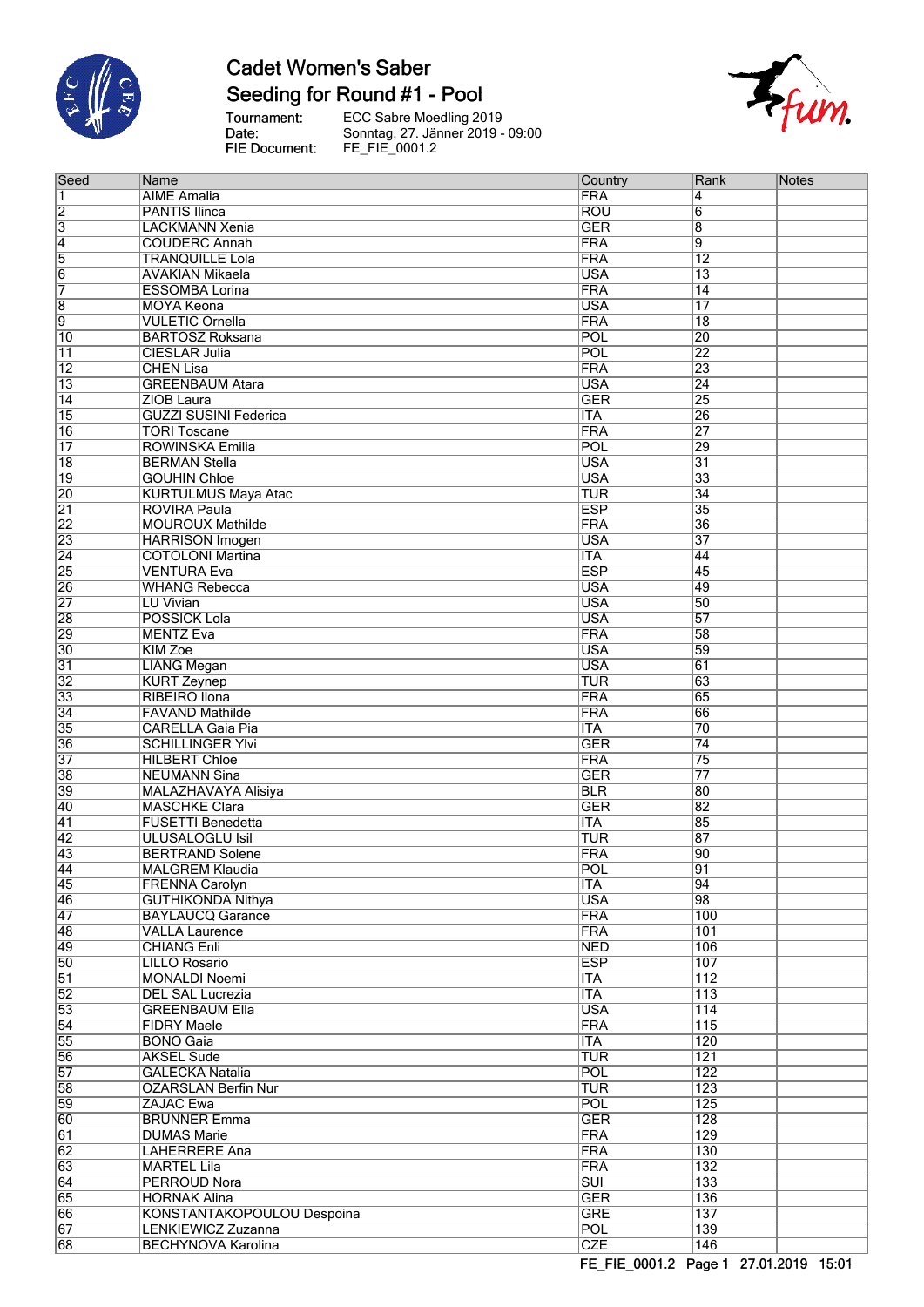| <b>Cadet Women's Saber</b> |                                                         | FE_FIE_0001.2 Page 2 27.01.2019 15:01 |                         |              |
|----------------------------|---------------------------------------------------------|---------------------------------------|-------------------------|--------------|
| Seed                       | Name                                                    | Country                               | Rank                    | <b>Notes</b> |
| 69                         | <b>BURLI Francesca</b>                                  | <b>ITA</b>                            | 151                     |              |
| 70                         | <b>JANKOVICS Anna</b>                                   | <b>HUN</b>                            | 155                     |              |
| $\overline{71}$            | <b>BUCHMANN Vivien</b>                                  | <b>GER</b>                            | 157                     |              |
| $\overline{72}$            | PORADA Paulina                                          | POL                                   | 160                     |              |
| $\overline{73}$            | <b>KOZIEL Klaudia</b>                                   | POL                                   | 161                     |              |
| 74                         | <b>HERBON Felice</b>                                    | <b>GER</b>                            | $\overline{162}$        |              |
| 75                         | <b>SCHNEIDER Annemarie</b>                              | <b>GER</b>                            | 164                     |              |
| 76                         | VAN PETEGHEM Marie                                      | <b>BEL</b>                            | 165                     |              |
| $\overline{77}$            | PORADA Zuzanna                                          | POL                                   | 170                     |              |
| 78                         | <b>KOZLOWSKA Aniela</b>                                 | POL                                   | 174                     |              |
| 79                         | <b>LANDI Michela</b>                                    | <b>ITA</b>                            | $\overline{177}$        |              |
| 80                         | TANZMEISTER Franziska                                   | <b>AUT</b>                            | 180                     |              |
| 81                         | <b>KOBRA Virag</b>                                      | <b>HUN</b>                            | 186                     |              |
| 82                         | <b>DUS Duru</b>                                         | <b>TUR</b>                            | 192                     |              |
| 83                         | <b>NOWICKA Malgorzata</b>                               | POL<br><b>CZE</b>                     | 193                     |              |
| 84<br>85                   | SVOBODOVA Michaela                                      | <b>GER</b>                            | 198<br>200              |              |
| 86                         | <b>WEBER Christine</b>                                  | <b>GER</b>                            | 202                     |              |
| 87                         | <b>STRAUB Fanny</b><br><b>CHRISTEA Artemis Caroline</b> | <b>GRE</b>                            | 205                     |              |
| 88                         | <b>VAN LAERE Fleur</b>                                  | <b>NED</b>                            | 207                     |              |
| 89                         | <b>TZOU Alexandra</b>                                   | <b>USA</b>                            | 220                     |              |
| 90                         | <b>DOTOLI MariaChiara</b>                               | <b>ITA</b>                            | 223                     |              |
| $\overline{91}$            | <b>PETRONE Elisa</b>                                    | <b>ITA</b>                            | 225                     |              |
| $\overline{92}$            | <b>KUZMIN Tais</b>                                      | <b>GER</b>                            | 228                     |              |
| 93                         | <b>WEILAND Kerstin</b>                                  | <b>GER</b>                            | 229                     |              |
| 94                         | VEZU' Giovanna                                          | <b>ITA</b>                            | 231                     |              |
| 95                         | <b>KERSCHBAUM Johanna</b>                               | <b>GER</b>                            | 232                     |              |
| 96                         | PONTINI Federica                                        | <b>ITA</b>                            | 233                     |              |
| $\overline{97}$            | <b>COLONNA Margherita</b>                               | <b>ITA</b>                            | 234                     |              |
| 98                         | <b>SPICA Manuela</b>                                    | <b>ITA</b>                            | 238                     |              |
| 99                         | PALASKA Agni                                            | <b>GRE</b>                            | 247                     |              |
| 100                        | <b>HARTMANN Kora</b>                                    | <b>GER</b>                            | 259                     |              |
| $\overline{101}$           | LASKOWSKA Natalia                                       | POL                                   | 269                     |              |
| 102                        | <b>KISLYAK Alisa</b>                                    | <b>BLR</b>                            | 270                     |              |
| 103                        | <b>ZRALIKOVA Natalie</b>                                | <b>CZE</b>                            | 286                     |              |
| 104                        | <b>KORDEL Kalina</b>                                    | POL                                   | 289                     |              |
| 105                        | <b>KONDRUSIK Nina</b>                                   | POL                                   | 290                     |              |
| 106                        | <b>LASKOWSKA Marta</b>                                  | POL                                   | 292                     |              |
| 107                        | <b>SEBENIK Ana</b>                                      | <b>SLO</b>                            | 294                     |              |
| 108                        | <b>MARGUCCIO Alice</b>                                  | <b>ITA</b>                            | 298                     |              |
| 109<br>$\overline{110}$    | <b>PICCOLI Alessia</b>                                  | <b>ITA</b><br><b>GER</b>              | $\overline{302}$<br>308 |              |
| $\overline{111}$           | <b>CADAO</b> Leonie<br><b>HERMANN Jasmin</b>            |                                       | 310                     |              |
| 112                        | <b>HE Charlotte</b>                                     | <b>GER</b><br><b>USA</b>              | 320                     |              |
| 113                        | <b>BRASSAI Dorottya</b>                                 | <b>HUN</b>                            | 323                     |              |
| 115                        | <b>ALADI Nora</b>                                       | <b>HUN</b>                            | 329                     |              |
| 116                        | <b>STEIN Amy</b>                                        | <b>GER</b>                            | 330                     |              |
| 117                        | <b>GIOVANNELLI Amelia</b>                               | <b>ITA</b>                            | 331                     |              |
| 118                        | <b>BUCHNER Chayenne</b>                                 | <b>GER</b>                            | 348                     |              |
| 119                        | <b>GASPERLIN Hana</b>                                   | $\overline{\text{SLO}}$               | 355                     |              |
| 120                        | <b>HERCZEGH Dora</b>                                    | <b>HUN</b>                            | $\overline{411}$        |              |
| $\overline{121}$           | <b>BALOGH Imola</b>                                     | <b>HUN</b>                            | 419                     |              |
| 122                        | <b>MALI Meta</b>                                        | <b>SLO</b>                            | 424                     |              |
| $\overline{123}$           | <b>CORN Frida</b>                                       | <b>AUT</b>                            | 438                     |              |
| 124                        | <b>LACSON Sarah</b>                                     | <b>USA</b>                            | 443                     |              |
| 125                        | <b>KOVACS Zsanett</b>                                   | <b>HUN</b>                            | 445                     |              |
| 126                        | <b>LOCSMANDI Sophie</b>                                 | <b>AUT</b>                            | 483                     |              |
| 127                        | <b>CHIERIGHINI Pietra</b>                               | <b>BRA</b>                            |                         |              |
| 128                        | <b>CAO</b> Stephanie                                    | <b>USA</b>                            |                         |              |
| 129                        | <b>ELLERSDORFER christine</b>                           | <b>AUT</b>                            |                         |              |
| 130                        | <b>WROBEL Zuzanna</b>                                   | <b>POL</b>                            |                         |              |
| 131                        | <b>FUSETTI Carlotta</b>                                 | <b>ITA</b>                            |                         |              |
| $132$                      | DE CAUDERLIER Romanie                                   | <b>BEL</b>                            |                         |              |
| 133<br>134                 | <b>SCHAA Anahi</b><br><b>KONG Vera</b>                  | <b>CHI</b><br><b>USA</b>              |                         |              |
| 135                        | <b>LEE Alexandra</b>                                    | <b>USA</b>                            |                         |              |
| 136                        | <b>CELEP Bahar</b>                                      | <b>TUR</b>                            |                         |              |
| $\overline{137}$           | <b>TSAOUSI Lida</b>                                     | <b>GRE</b>                            |                         |              |
| 138                        | <b>KOZAK Sonja</b>                                      | <b>USA</b>                            |                         |              |
| 139                        | <b>KACSOR Karina</b>                                    | <b>HUN</b>                            |                         |              |
|                            |                                                         |                                       |                         |              |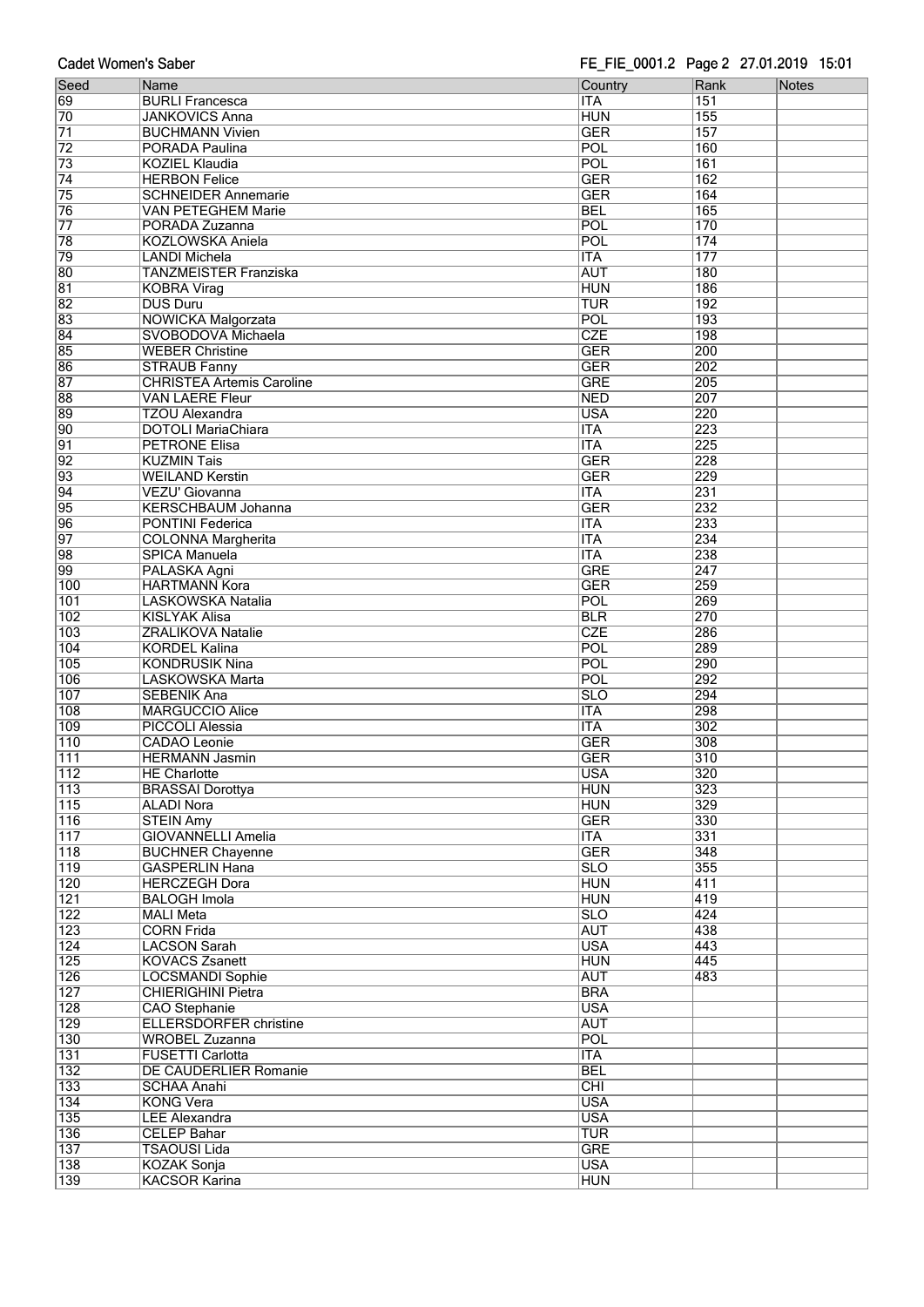

### **Cadet Women's Saber** Round #1 Pool Results



Tournament: Date: FIE Document:

|                      | Strip 1                      | Referee(s):<br><b>BILGIN Begumhan (TUR)</b> |                |                |                |                |                |                |                |                |             |        |    |           |       |
|----------------------|------------------------------|---------------------------------------------|----------------|----------------|----------------|----------------|----------------|----------------|----------------|----------------|-------------|--------|----|-----------|-------|
|                      | 09:00                        | PALASZ Patryk (POL)                         |                |                |                |                |                |                |                |                |             |        |    |           |       |
| Name                 |                              | <b>Affiliation</b>                          | #              |                | $\overline{2}$ | 3              | 4              | 5              | 6              | 7              | v           | V/M TS |    | <b>TR</b> | Ind   |
| <b>KOBRA Virag</b>   |                              | <b>HUN</b>                                  |                |                | D <sub>4</sub> | D <sub>2</sub> | V5             | V5             | D <sub>4</sub> | D1             | 2           | 0,33   | 21 | 25        | -4    |
| <b>MASCHKE Clara</b> |                              | <b>GER</b>                                  | $\overline{2}$ | V <sub>5</sub> |                | D1             | V5             | D <sub>2</sub> | V5             | V <sub>5</sub> | 4           | 0,67   | 23 | 21        | 2     |
| <b>AIME Amalia</b>   |                              | <b>FRA</b>                                  | 3              | V5             | V5             |                | V5             | D <sub>2</sub> | V5             | V5             | 5           | 0,83   | 27 | 14        | 13    |
|                      | <b>TANZMEISTER Franziska</b> | AUT                                         | 4              | D1             | D <sub>2</sub> | D <sub>0</sub> |                | D <sub>0</sub> | D <sub>0</sub> | D4             | $\mathbf 0$ | 0,00   | 7  | 30        | $-23$ |
|                      | <b>FUSETTI Benedetta</b>     | ITA                                         | 5              | D4             | V5             | V5             | V <sub>5</sub> |                | V5             | V <sub>5</sub> | 5           | 0,83   | 29 | 13        | 16    |
|                      | <b>CHIERIGHINI Pietra</b>    | <b>BRA</b>                                  | 6              | V5             | D <sub>4</sub> | D <sub>4</sub> | V5             | D <sub>2</sub> |                | V5             | 3           | 0,50   | 25 | 19        | 6     |
| CAO Stephanie        |                              | <b>USA</b>                                  | 7              | V5             | D1             | D <sub>2</sub> | V <sub>5</sub> | D <sub>2</sub> | D <sub>0</sub> |                | 2           | 0,33   | 15 | 25        | $-10$ |

|                        | Strip 2                 | Referee(s):        |                         | ALY Sherif (EGY)        |                |                |                |                |                |                |   |                |        |    |           |      |
|------------------------|-------------------------|--------------------|-------------------------|-------------------------|----------------|----------------|----------------|----------------|----------------|----------------|---|----------------|--------|----|-----------|------|
|                        | 09:00                   |                    |                         | <b>BAKER Brad (USA)</b> |                |                |                |                |                |                |   |                |        |    |           |      |
| Name                   |                         | <b>Affiliation</b> | #                       |                         | 2              | 3              | 4              | 5              | 6              | 7              |   | v              | V/M TS |    | <b>TR</b> | Ind  |
|                        | <b>ULUSALOGLU Isil</b>  | <b>TUR</b>         | 1                       |                         | V5             | V <sub>5</sub> | D <sub>2</sub> | D <sub>1</sub> | D <sub>2</sub> | V <sub>5</sub> |   | 3              | 0,50   | 20 | 23        | $-3$ |
|                        | SVOBODOVA Michaela      | <b>CZE</b>         | $\overline{2}$          | D <sub>3</sub>          |                | D <sub>3</sub> | D <sub>2</sub> | D <sub>3</sub> | V <sub>5</sub> | V <sub>5</sub> |   | $\overline{2}$ | 0,33   | 21 | 25        | $-4$ |
|                        | <b>KOZLOWSKA Aniela</b> | POL                | 3                       | D <sub>3</sub>          | V5             |                | D <sub>4</sub> | V5             | D <sub>4</sub> | D <sub>1</sub> |   | $\overline{2}$ | 0,33   | 22 | 26        | -4   |
| <b>KOZAK Sonja</b>     |                         | <b>USA</b>         | $\overline{\mathbf{4}}$ | V5                      | V <sub>5</sub> | V5             |                | V5             | V <sub>5</sub> | V <sub>5</sub> |   | 6              | 1,00   | 30 | 14        | 16   |
| <b>PICCOLI Alessia</b> |                         | <b>ITA</b>         | 5                       | V5                      | V5             | D <sub>3</sub> | D <sub>2</sub> |                | V <sub>5</sub> | V5             |   | 4              | 0.67   | 25 | 22        | 3    |
| <b>PANTIS Ilinca</b>   |                         | <b>ROU</b>         | 6                       | V5                      | D <sub>3</sub> | V5             | D <sub>0</sub> | D <sub>4</sub> |                | V5             |   | 3              | 0,50   | 22 | 23        | -1   |
| <b>CADAO</b> Leonie    |                         | <b>GER</b>         | 7                       | D <sub>2</sub>          | D <sub>2</sub> | V5             | D4             | D4             | D <sub>2</sub> |                | 1 |                | 0,17   | 19 | 26        | $-7$ |

| 3                     | Strip 3                | Referee(s):<br><b>BEREUTER Roman (AUT)</b> |                |                |                |                |    |                |                |                |   |        |    |     |            |
|-----------------------|------------------------|--------------------------------------------|----------------|----------------|----------------|----------------|----|----------------|----------------|----------------|---|--------|----|-----|------------|
|                       | 09:00                  | <b>GUARNERI Paola (ITA)</b>                |                |                |                |                |    |                |                |                |   |        |    |     |            |
| Name                  |                        | Affiliation                                | #              |                | 2              | 3              | 4  | 5              | 6              | 7              | v | V/M TS |    | TR. | <b>Ind</b> |
|                       | <b>LACKMANN Xenia</b>  | <b>GER</b>                                 |                |                | D <sub>4</sub> | D <sub>4</sub> | V5 | V5             | D <sub>3</sub> | V5             | 3 | 0,50   | 26 | 18  | 8          |
| <b>LANDI Michela</b>  |                        | <b>ITA</b>                                 | $\overline{2}$ | V <sub>5</sub> |                | V5             | V5 | V5             | V <sub>5</sub> | V5             | 6 | 1,00   | 30 | 16  | 14         |
| <b>KOVACS Zsanett</b> |                        | <b>HUN</b>                                 | 3              | V5             | D <sub>1</sub> |                | V5 | V5             | D <sub>3</sub> | D <sub>3</sub> | 3 | 0,50   | 22 | 21  |            |
| <b>DUS Duru</b>       |                        | TUR                                        | 4              | D <sub>2</sub> | D <sub>2</sub> | D1             |    | D <sub>1</sub> | D <sub>2</sub> | D <sub>2</sub> | 0 | 0,00   | 10 | 30  | $-20$      |
| <b>LACSON Sarah</b>   |                        | <b>USA</b>                                 | 5              | D1             | D <sub>4</sub> | D <sub>1</sub> | V5 |                | D <sub>4</sub> | D <sub>3</sub> | 1 | 0,17   | 18 | 26  | -8         |
| <b>HILBERT Chloe</b>  |                        | <b>FRA</b>                                 | 6              | V5             | D <sub>4</sub> | V5             | V5 | V5             |                | V5             | 5 | 0,83   | 29 | 21  | 8          |
|                       | <b>MALGREM Klaudia</b> | <b>POL</b>                                 | 7              | D <sub>0</sub> | D1             | V5             | V5 | V5             | D4             |                | 3 | 0,50   | 20 | 23  | $-3$       |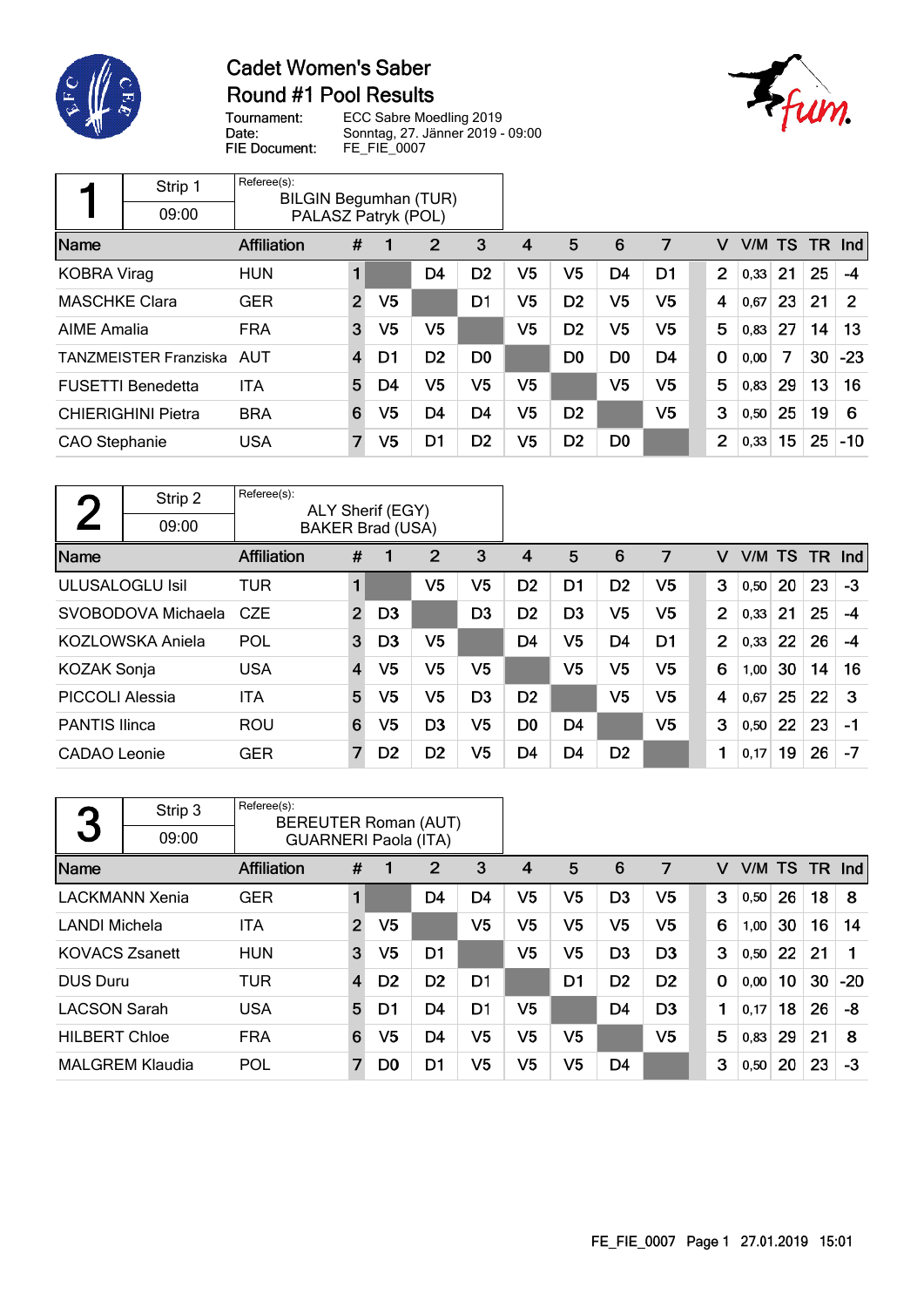|                       | Strip 4<br>09:00                 | Referee(s):<br><b>HASANLI Erol (AZE)</b><br>SAVIOZZI Tommaso (ITA) |                |                |                |                |                |                |                |                |                |      |    |           |            |
|-----------------------|----------------------------------|--------------------------------------------------------------------|----------------|----------------|----------------|----------------|----------------|----------------|----------------|----------------|----------------|------|----|-----------|------------|
| Name                  |                                  | Affiliation                                                        | #              |                | 2              | 3              | 4              | 5              | 6              | 7              | v              |      |    | V/M TS TR | <b>Ind</b> |
| <b>CORN Frida</b>     |                                  | <b>AUT</b>                                                         | 1              |                | D <sub>3</sub> | D <sub>3</sub> | D <sub>3</sub> | D <sub>1</sub> | D <sub>0</sub> | D <sub>3</sub> | 0              | 0,00 | 13 | 30        | $-17$      |
| <b>KONG Vera</b>      |                                  | <b>USA</b>                                                         | $\overline{2}$ | V5             |                | V5             | V <sub>5</sub> | D <sub>2</sub> | D <sub>3</sub> | D <sub>2</sub> | 3              | 0,50 | 22 | 23        | $-1$       |
| <b>FRENNA Carolyn</b> |                                  | <b>ITA</b>                                                         | 3              | V <sub>5</sub> | D <sub>3</sub> |                | V <sub>5</sub> | D <sub>3</sub> | V <sub>5</sub> | D <sub>3</sub> | 3              | 0,50 | 24 | 23        |            |
| <b>NEUMANN Sina</b>   |                                  | <b>GER</b>                                                         | $\overline{4}$ | V5             | D <sub>2</sub> | D <sub>2</sub> |                | D <sub>4</sub> | V <sub>5</sub> | D <sub>2</sub> | $\overline{2}$ | 0,33 | 20 | 24        | -4         |
|                       | <b>COUDERC Annah</b>             | <b>FRA</b>                                                         | 5              | V5             | V5             | V5             | V5             |                | V <sub>5</sub> | V5             | 6              | 1,00 | 30 | 15        | 15         |
|                       | <b>CHRISTEA Artemis Caroline</b> | <b>GRE</b>                                                         | 6              | V5             | V <sub>5</sub> | D <sub>3</sub> | D1             | D <sub>1</sub> |                | D1             | $\overline{2}$ | 0,33 | 16 | 23        | $-7$       |
|                       | PORADA Zuzanna                   | POL                                                                | 7              | V5             | V5             | V5             | V5             | D <sub>4</sub> | V <sub>5</sub> |                | 5              | 0,83 | 29 | 16        | 13         |

| Қ    | Strip 5                   | Referee(s):<br>WISSOTZKY Yan (ISR) |                |                |                |                |                |                |                |                |                |        |    |     |       |
|------|---------------------------|------------------------------------|----------------|----------------|----------------|----------------|----------------|----------------|----------------|----------------|----------------|--------|----|-----|-------|
| J    | 09:00                     | <b>SCHULZ Marcus (GER)</b>         |                |                |                |                |                |                |                |                |                |        |    |     |       |
| Name |                           | <b>Affiliation</b>                 | #              | 1              | 2              | 3              | 4              | 5              | 6              | 7              | v              | V/M TS |    | TR. | Ind   |
|      | <b>MARGUCCIO Alice</b>    | <b>ITA</b>                         | 1              |                | V5             | V5             | D <sub>0</sub> | V5             | D <sub>0</sub> | D1             | 3              | 0,50   | 16 | 23  | -7    |
|      | <b>VAN PETEGHEM Marie</b> | <b>BEL</b>                         | $\overline{2}$ | D <sub>3</sub> |                | V <sub>5</sub> | D <sub>2</sub> | V <sub>5</sub> | D <sub>2</sub> | D <sub>0</sub> | 2              | 0,33   | 17 | 26  | -9    |
|      | NOWICKA Malgorzata        | POL                                | 3              | D4             | D <sub>4</sub> |                | V <sub>5</sub> | V <sub>5</sub> | D <sub>1</sub> | D <sub>2</sub> | $\overline{2}$ | 0,33   | 21 | 24  | $-3$  |
|      | <b>TRANQUILLE Lola</b>    | <b>FRA</b>                         | $\overline{4}$ | V <sub>5</sub> | V <sub>5</sub> | D <sub>3</sub> |                | V <sub>5</sub> | V <sub>5</sub> | V <sub>5</sub> | 5              | 0,83   | 28 | 10  | 18    |
|      | <b>LOCSMANDI Sophie</b>   | <b>AUT</b>                         | 5              | D1             | D <sub>2</sub> | D <sub>1</sub> | D1             |                | D <sub>0</sub> | D <sub>0</sub> | $\mathbf 0$    | 0,00   | 5  | 30  | $-25$ |
|      | <b>GUTHIKONDA Nithya</b>  | <b>USA</b>                         | 6              | V <sub>5</sub> | V <sub>5</sub> | V5             | D <sub>0</sub> | V <sub>5</sub> |                | D <sub>3</sub> | 4              | 0,67   | 23 | 13  | 10    |
|      | <b>SCHILLINGER YIvi</b>   | <b>GER</b>                         | $\overline{7}$ | V5             | V5             | V5             | D <sub>2</sub> | V <sub>5</sub> | V <sub>5</sub> |                | 5              | 0,83   | 27 | 11  | 16    |

|                        | Strip 6                    | Referee(s):                 |                | <b>KUN Kolos (HUN)</b> |                |                |                |                |                |                |             |        |                 |           |       |
|------------------------|----------------------------|-----------------------------|----------------|------------------------|----------------|----------------|----------------|----------------|----------------|----------------|-------------|--------|-----------------|-----------|-------|
|                        | 09:00                      | <b>SCHAICH Thomas (GER)</b> |                |                        |                |                |                |                |                |                |             |        |                 |           |       |
| Name                   |                            | <b>Affiliation</b>          | #              |                        | 2              | 3              | $\overline{4}$ | 5              | 6              | 7              | v           | V/M TS |                 | <b>TR</b> | Ind   |
| <b>CHIANG Enli</b>     |                            | <b>NED</b>                  | 1              |                        | D1             | V5             | V5             | D <sub>0</sub> | D <sub>0</sub> | D <sub>0</sub> | 2           | 0,33   | 11              | 25        | $-14$ |
|                        | <b>DOTOLI MariaChiara</b>  | <b>ITA</b>                  | $\overline{2}$ | V <sub>5</sub>         |                | V5             | V <sub>5</sub> | D <sub>1</sub> | V <sub>5</sub> | V <sub>5</sub> | 5           | 0,83   | 26              | 14        | 12    |
|                        | <b>WROBEL Zuzanna</b>      | POL                         | 3              | D <sub>2</sub>         | D <sub>1</sub> |                | V <sub>5</sub> | D <sub>2</sub> | D <sub>0</sub> | D <sub>2</sub> | 1           | 0,17   | 12 <sub>2</sub> | 29        | $-17$ |
| <b>MALI Meta</b>       |                            | <b>SLO</b>                  | 4              | D3                     | D4             | D4             |                | D <sub>0</sub> | D1             | D4             | $\mathbf 0$ | 0,00   | 16              | 30        | $-14$ |
| <b>AVAKIAN Mikaela</b> |                            | <b>USA</b>                  | 5              | V <sub>5</sub>         | V <sub>5</sub> | V <sub>5</sub> | V <sub>5</sub> |                | V <sub>5</sub> | V <sub>5</sub> | 6           | 1,00   | 30              | 3         | 27    |
|                        | <b>SCHNEIDER Annemarie</b> | <b>GER</b>                  | 6              | V5                     | D <sub>2</sub> | V <sub>5</sub> | V <sub>5</sub> | D <sub>0</sub> |                | V <sub>5</sub> | 4           | 0,67   | 22              | 12        | 10    |
| <b>FAVAND Mathilde</b> |                            | <b>FRA</b>                  | $\overline{7}$ | V5                     | D1             | V5             | V5             | D <sub>0</sub> | D1             |                | 3           | 0,50   | 17              | 21        | -4    |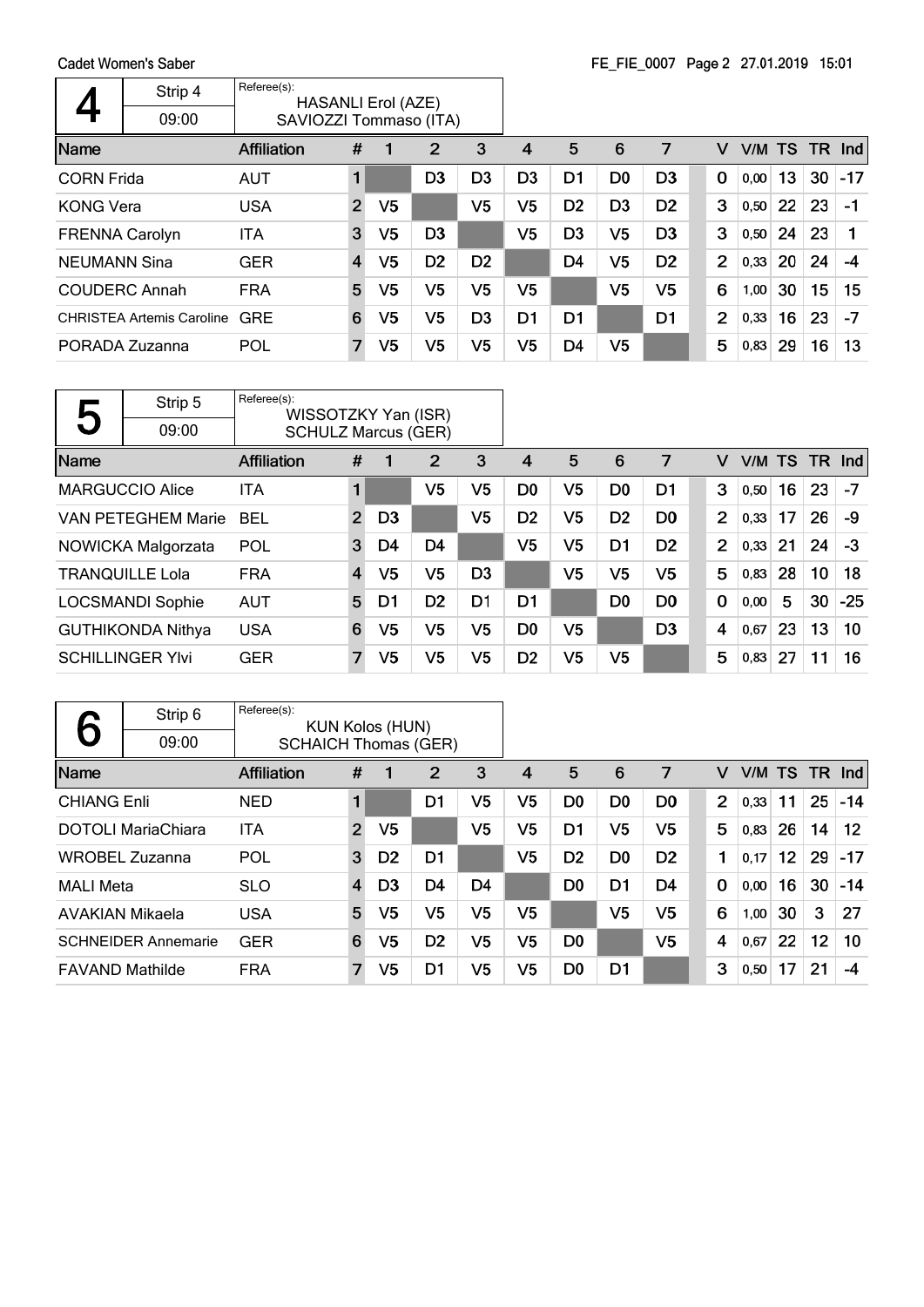|                        | Strip 7                 | Referee(s):<br><b>BENDIK Konstantin (RUS)</b> |                |                |                |                |                |                |                |                |                |        |    |      |            |
|------------------------|-------------------------|-----------------------------------------------|----------------|----------------|----------------|----------------|----------------|----------------|----------------|----------------|----------------|--------|----|------|------------|
|                        | 09:00                   | <b>WICHER Mateusz (POL)</b>                   |                |                |                |                |                |                |                |                |                |        |    |      |            |
| Name                   |                         | <b>Affiliation</b>                            | #              |                | 2              | 3              | 4              | 5              | 6              | 7              | v              | V/M TS |    | TR . | <b>Ind</b> |
|                        | <b>CARELLA Gaia Pia</b> | ITA                                           |                |                | D4             | V5             | V <sub>5</sub> | D <sub>3</sub> | V <sub>5</sub> | V <sub>5</sub> | 4              | 0,67   | 27 | 18   | 9          |
| <b>HERBON Felice</b>   |                         | <b>GER</b>                                    | $\overline{2}$ | V <sub>5</sub> |                | V5             | V5             | V5             | D <sub>1</sub> | V <sub>5</sub> | 5              | 0,83   | 26 | 16   | 10         |
| <b>VAN LAERE Fleur</b> |                         | <b>NED</b>                                    | 3              | D1             | D <sub>3</sub> |                | V <sub>5</sub> | D <sub>1</sub> | V <sub>5</sub> | D <sub>2</sub> | $\overline{2}$ | 0,33   | 17 | 25   | -8         |
| <b>BALOGH Imola</b>    |                         | <b>HUN</b>                                    | 4              | D <sub>3</sub> | D <sub>2</sub> | D <sub>1</sub> |                | D <sub>0</sub> | D <sub>1</sub> | D <sub>2</sub> | $\mathbf 0$    | 0,00   | 9  | 30   | $-21$      |
| <b>ESSOMBA Lorina</b>  |                         | <b>FRA</b>                                    | 5              | V <sub>5</sub> | D <sub>2</sub> | V5             | V5             |                | V <sub>5</sub> | V <sub>5</sub> | 5              | 0.83   | 27 | 15   | 12         |
| <b>LEE Alexandra</b>   |                         | <b>USA</b>                                    | 6              | D <sub>3</sub> | V5             | D <sub>4</sub> | V <sub>5</sub> | D <sub>4</sub> |                | V <sub>5</sub> | 3              | 0,50   | 26 | 18   | 8          |
| <b>LILLO Rosario</b>   |                         | <b>ESP</b>                                    | 7              | D1             | D <sub>0</sub> | V5             | V <sub>5</sub> | D <sub>2</sub> | D1             |                | 2              | 0,33   | 14 | 24   | $-10$      |

|                        | Strip 8 | Referee(s):<br>LOLUA Lasha (GEO) |                |                |                |                |                |                |                |                |                |      |                 |      |            |
|------------------------|---------|----------------------------------|----------------|----------------|----------------|----------------|----------------|----------------|----------------|----------------|----------------|------|-----------------|------|------------|
|                        | 09:00   | <b>FOSCHINI Gabriele (ITA)</b>   |                |                |                |                |                |                |                |                |                |      |                 |      |            |
| Name                   |         | <b>Affiliation</b>               | #              |                | 2              | 3              | 4              | 5              | 6              | 7              | V              | V/M  | <b>TS</b>       | TR . | <b>Ind</b> |
| MOYA Keona             |         | <b>USA</b>                       | $\blacksquare$ |                | V <sub>5</sub> | V <sub>5</sub> | V <sub>5</sub> | V <sub>5</sub> | V <sub>5</sub> | V <sub>5</sub> | 6              | 1,00 | 30              | 8    | 22         |
| <b>MONALDI Noemi</b>   |         | <b>ITA</b>                       | $\overline{2}$ | D <sub>3</sub> |                | V <sub>5</sub> | V <sub>5</sub> | V <sub>5</sub> | V <sub>5</sub> | V <sub>5</sub> | 5              | 0,83 | 28              | 18   | 10         |
| <b>SCHAA Anahi</b>     |         | <b>CHI</b>                       | 3              | D1             | D <sub>3</sub> |                | V <sub>5</sub> | D <sub>3</sub> | D <sub>2</sub> | D <sub>4</sub> | 1              | 0,17 | 18              | 27   | -9         |
| KOZIEL Klaudia         |         | POL                              | 4              | D1             | D4             | D <sub>2</sub> |                | V <sub>5</sub> | D <sub>0</sub> | D1             | 1              | 0,17 | 13 <sup>°</sup> | 27   | $-14$      |
| <b>HERCZEGH Dora</b>   |         | <b>HUN</b>                       | 5              | D1             | D <sub>1</sub> | V <sub>5</sub> | D <sub>2</sub> |                | V <sub>5</sub> | D <sub>2</sub> | $\overline{2}$ | 0,33 | 16              | 25   | -9         |
| <b>RIBEIRO</b> Ilona   |         | <b>FRA</b>                       | 6              | D1             | D <sub>2</sub> | V <sub>5</sub> | V <sub>5</sub> | D <sub>2</sub> |                | V <sub>5</sub> | 3              | 0,50 | 20              | 19   |            |
| <b>WEBER Christine</b> |         | <b>GER</b>                       | 7              | D1             | D <sub>3</sub> | V5             | V <sub>5</sub> | V <sub>5</sub> | D <sub>2</sub> |                | 3              | 0,50 | 21              | 22   | $-1$       |

| 9                      | Strip 9                 | Referee(s):<br><b>OPRZEDEK Maximilian (AUT)</b> |                |                |                |                |                |                |                |                |                |        |    |           |       |
|------------------------|-------------------------|-------------------------------------------------|----------------|----------------|----------------|----------------|----------------|----------------|----------------|----------------|----------------|--------|----|-----------|-------|
|                        | 09:00                   | <b>STAPLETON Lindsay (USA)</b>                  |                |                |                |                |                |                |                |                |                |        |    |           |       |
| Name                   |                         | <b>Affiliation</b>                              | #              | 1              | 2              | 3              | 4              | 5              | 6              | 7              | v              | V/M TS |    | <b>TR</b> | Ind   |
| <b>STRAUB Fanny</b>    |                         | <b>GER</b>                                      | 1              |                | D4             | D <sub>3</sub> | D <sub>2</sub> | V <sub>5</sub> | V <sub>5</sub> | D1             | $\overline{2}$ | 0,33   | 20 | 23        | $-3$  |
| <b>KURT Zeynep</b>     |                         | TUR                                             | $\overline{2}$ | V <sub>5</sub> |                | D <sub>2</sub> | D <sub>2</sub> | V5             | V5             | D1             | 3              | 0,50   | 20 | 25        | -5    |
| <b>HE Charlotte</b>    |                         | <b>USA</b>                                      | 3              | V <sub>5</sub> | V <sub>5</sub> |                | D4             | V5             | V5             | D <sub>3</sub> | 4              | 0,67   | 27 | 18        | 9     |
| <b>VULETIC Ornella</b> |                         | <b>FRA</b>                                      | $\overline{4}$ | V <sub>5</sub> | V <sub>5</sub> | V5             |                | V <sub>5</sub> | V <sub>5</sub> | D <sub>2</sub> | 5              | 0,83   | 27 | 13        | 14    |
|                        | DE CAUDERLIER Romanie   | <b>BEL</b>                                      | 5              | D <sub>2</sub> | D <sub>2</sub> | D0             | D0             |                | D <sub>0</sub> | D <sub>0</sub> | $\mathbf 0$    | 0,00   | 4  | 30        | $-26$ |
| <b>PORADA Paulina</b>  |                         | POL                                             | 6              | D1             | D4             | D <sub>3</sub> | D <sub>0</sub> | V5             |                | D <sub>2</sub> | 1              | 0,17   | 15 | 25        | $-10$ |
|                        | <b>DEL SAL Lucrezia</b> | ITA                                             | 7              | V <sub>5</sub> | V5             | V5             | V <sub>5</sub> | V5             | V5             |                | 6              | 1,00   | 30 | 9         | 21    |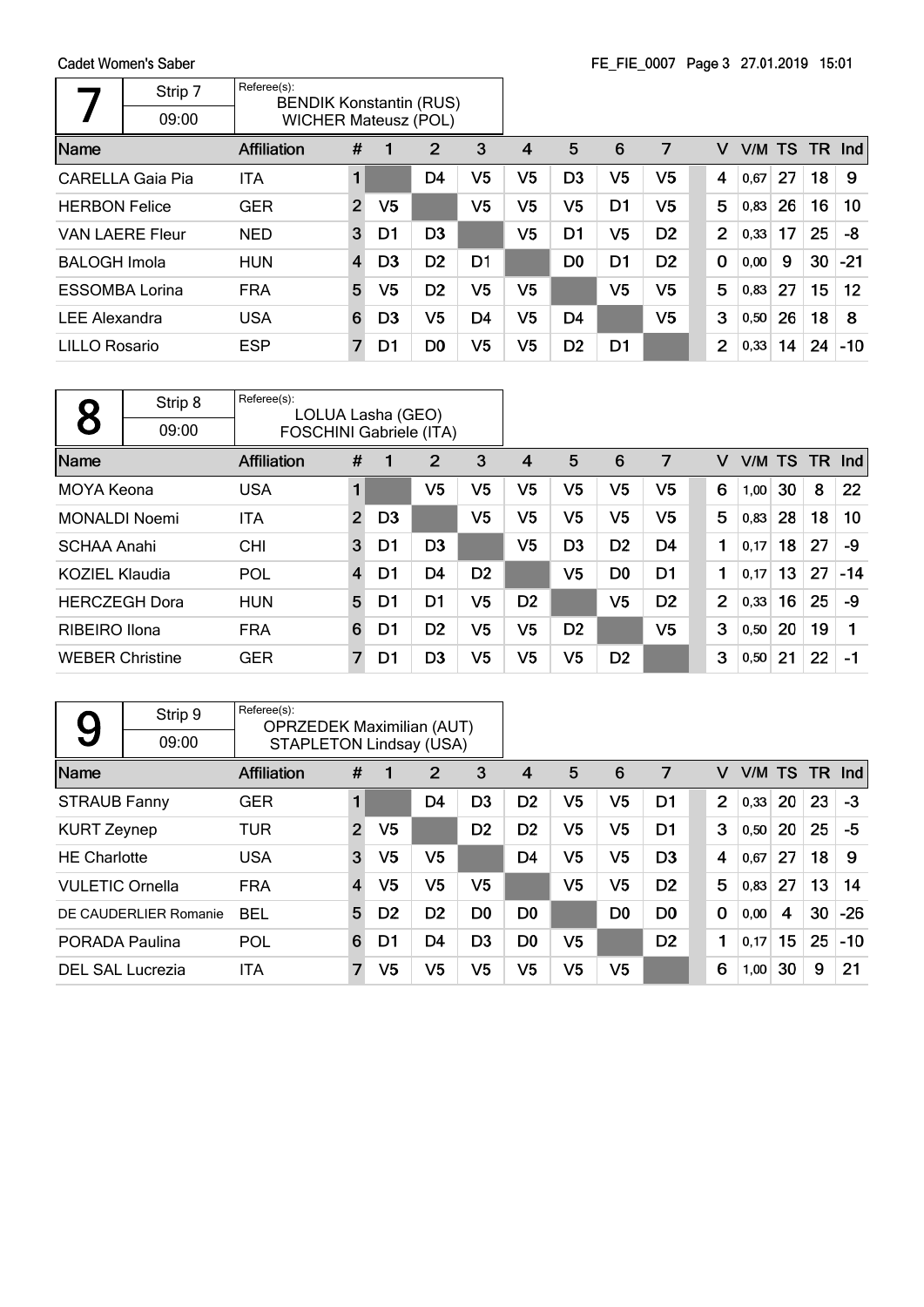Cadet Women's Saber  $\overline{\phantom{a}}$ 

 $\mathsf{r}$ 

|                      | Gaget Monien's Saper          |                                           |                |                 |                |                |                |                |                |                |        |    |    |                   |
|----------------------|-------------------------------|-------------------------------------------|----------------|-----------------|----------------|----------------|----------------|----------------|----------------|----------------|--------|----|----|-------------------|
| 10                   | Strip 10                      | Referee(s):<br><b>KOCHAN Michal (POL)</b> |                |                 |                |                |                |                |                |                |        |    |    |                   |
|                      | 09:00                         |                                           |                | MATT Ryan (USA) |                |                |                |                |                |                |        |    |    |                   |
| Name                 |                               | <b>Affiliation</b>                        | #              |                 | $\overline{2}$ | 3              | $\overline{4}$ | 5              | 6              | v              | V/M TS |    |    | $TR$ Ind          |
|                      | <b>BERTRAND Solene</b>        | <b>FRA</b>                                |                |                 | D1             | D <sub>3</sub> | D1             | V5             | V <sub>5</sub> | $\overline{2}$ | 0,40   | 15 | 20 | -5                |
| <b>PETRONE Elisa</b> |                               | <b>ITA</b>                                | $\overline{2}$ | V <sub>5</sub>  |                | D <sub>4</sub> | D <sub>1</sub> | V5             | V <sub>5</sub> | 3              | 0,60   | 20 | 15 | 5                 |
| LIANG Megan          |                               | <b>USA</b>                                | 3              | V5              | V <sub>5</sub> |                | V <sub>5</sub> | V <sub>5</sub> | V <sub>5</sub> | 5              | 1,00   | 25 | 13 | $12 \overline{ }$ |
|                      | <b>BARTOSZ Roksana</b>        | POL                                       | 4              | V5              | V <sub>5</sub> | D <sub>4</sub> |                | V <sub>5</sub> | V <sub>5</sub> | 4              | 0,80   | 24 | 12 | $12 \overline{ }$ |
|                      | <b>ELLERSDORFER christine</b> | <b>AUT</b>                                | 5              | D1              | D <sub>1</sub> | D <sub>0</sub> | D <sub>2</sub> |                | D <sub>2</sub> | 0              | 0,00   | 6  | 25 | $-19$             |
| <b>ALADI Nora</b>    |                               | <b>HUN</b>                                | 6              | D4              | D <sub>3</sub> | D <sub>2</sub> | D <sub>3</sub> | V <sub>5</sub> |                |                | 0,20   | 17 | 22 | -5                |
|                      |                               |                                           |                |                 |                |                |                |                |                |                |        |    |    |                   |

|                        | Strip 11<br>09:00       | Referee(s):<br><b>MURACA Marco (ITA)</b><br><b>BRANDT Florian (GER)</b> |                |                |                |                |                |                |                |                |        |    |    |        |
|------------------------|-------------------------|-------------------------------------------------------------------------|----------------|----------------|----------------|----------------|----------------|----------------|----------------|----------------|--------|----|----|--------|
| Name                   |                         | <b>Affiliation</b>                                                      | #              |                | $\overline{2}$ | 3              | 4              | 5              | 6              | v              | V/M TS |    |    | TR Ind |
| <b>CELEP Bahar</b>     |                         | TUR                                                                     | 1              |                | D <sub>2</sub> | D1             | D <sub>3</sub> | D4             | D <sub>0</sub> | $\bf{0}$       | 0,00   | 10 | 25 | $-15$  |
| <b>BURLI Francesca</b> |                         | <b>ITA</b>                                                              | $\overline{2}$ | V5             |                | D <sub>4</sub> | D <sub>3</sub> | V <sub>5</sub> | V <sub>5</sub> | 3              | 0,60   | 22 | 16 | -6     |
| CIESLAR Julia          |                         | POL                                                                     | 3              | V <sub>5</sub> | V <sub>5</sub> |                | V5             | V <sub>5</sub> | D <sub>1</sub> | 4              | 0,80   | 21 | 16 | 5      |
| KIM Zoe                |                         | <b>USA</b>                                                              | $\overline{4}$ | V5             | V5             | D4             |                | V5             | V <sub>5</sub> | 4              | 0,80   | 24 | 16 | 8      |
|                        | <b>BAYLAUCQ Garance</b> | <b>FRA</b>                                                              | 5              | V5             | D <sub>0</sub> | D <sub>2</sub> | D <sub>2</sub> |                | V <sub>5</sub> | $\overline{2}$ | 0,40   | 14 | 22 | -8     |
| <b>KUZMIN Tais</b>     |                         | <b>GER</b>                                                              | 6              | V5             | D4             | V <sub>5</sub> | D <sub>3</sub> | D <sub>3</sub> |                | $\overline{2}$ | 0,40   | 20 | 16 | 4      |

|                        | Strip 12              | Referee(s):<br><b>TOMASIAK Michal (POL)</b> |                |                |                |                |                |                |                |                |             |      |     |      |            |
|------------------------|-----------------------|---------------------------------------------|----------------|----------------|----------------|----------------|----------------|----------------|----------------|----------------|-------------|------|-----|------|------------|
|                        | 09:00                 | <b>LANGE Robert (GER)</b>                   |                |                |                |                |                |                |                |                |             |      |     |      |            |
| Name                   |                       | <b>Affiliation</b>                          | #              |                | $\overline{2}$ | 3              | 4              | 5              | 6              | 7              | v           | V/M  | TS. | - TR | <b>Ind</b> |
| <b>BONO</b> Gaia       |                       | ITA                                         | $\blacksquare$ |                | V <sub>5</sub> | V <sub>5</sub> | V <sub>5</sub> | D <sub>3</sub> | D4             | D4             | 3           | 0,50 | 26  | 19   | 7          |
|                        | <b>JANKOVICS Anna</b> | <b>HUN</b>                                  | $\overline{2}$ | D <sub>0</sub> |                | V <sub>5</sub> | V <sub>5</sub> | D <sub>4</sub> | V <sub>5</sub> | D <sub>3</sub> | 3           | 0,50 | 22  | 20   | 2          |
|                        | <b>GASPERLIN Hana</b> | <b>SLO</b>                                  | 3              | D <sub>2</sub> | D <sub>1</sub> |                | D <sub>2</sub> | D <sub>2</sub> | D <sub>1</sub> | D <sub>1</sub> | $\mathbf 0$ | 0,00 | 9   | 30   | $-21$      |
| <b>TSAOUSI Lida</b>    |                       | <b>GRE</b>                                  | $\overline{4}$ | D <sub>2</sub> | D <sub>0</sub> | V5             |                | D <sub>2</sub> | D4             | D <sub>1</sub> | 1           | 0.17 | 14  | 27   | $-13$      |
| POSSICK Lola           |                       | <b>USA</b>                                  | 5              | V5             | V <sub>5</sub> | V <sub>5</sub> | V5             |                | V <sub>5</sub> | V5             | 6           | 1,00 | 30  | 16   | 14         |
| <b>WEILAND Kerstin</b> |                       | <b>GER</b>                                  | 6              | V <sub>5</sub> | D <sub>4</sub> | V <sub>5</sub> | V <sub>5</sub> | D <sub>2</sub> |                | D <sub>2</sub> | 3           | 0,50 | 23  | 24   | $-1$       |
| <b>CHEN Lisa</b>       |                       | <b>FRA</b>                                  | 7              | V <sub>5</sub> | V <sub>5</sub> | V5             | V <sub>5</sub> | D <sub>3</sub> | V <sub>5</sub> |                | 5           | 0,83 | 28  | 16   | 12         |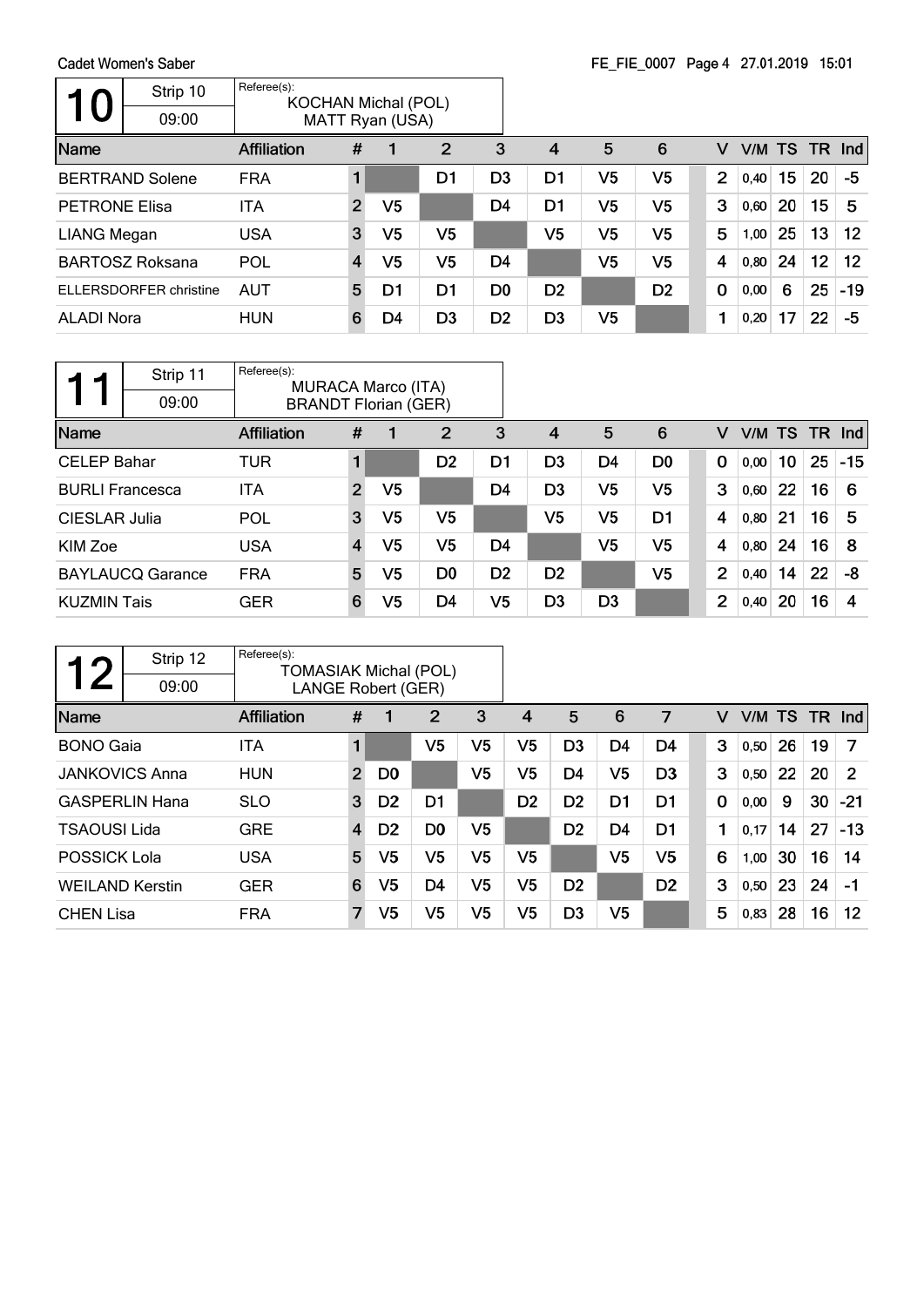| 3                 | Strip 1                   | Referee(s):<br><b>TOMASIAK Michal (POL)</b> |                |                        |                |                |                |                |                |                |                |      |           |     |            |
|-------------------|---------------------------|---------------------------------------------|----------------|------------------------|----------------|----------------|----------------|----------------|----------------|----------------|----------------|------|-----------|-----|------------|
|                   | 10:00                     |                                             |                | <b>KUN Kolos (HUN)</b> |                |                |                |                |                |                |                |      |           |     |            |
| Name              |                           | <b>Affiliation</b>                          | #              | 1                      | 2              | 3              | 4              | 5              | 6              | 7              | v              | V/M  | <b>TS</b> | TR. | <b>Ind</b> |
| <b>AKSEL Sude</b> |                           | <b>TUR</b>                                  |                |                        | D <sub>2</sub> | D <sub>3</sub> | D4             | V <sub>5</sub> | V <sub>5</sub> | D1             | $\overline{2}$ | 0,33 | 20        | 23  | $-3$       |
| VEZU' Giovanna    |                           | <b>ITA</b>                                  | $\overline{2}$ | V <sub>5</sub>         |                | V <sub>5</sub> | V <sub>5</sub> | V5             | V5             | D <sub>3</sub> | 5              | 0,83 | 28        | 15  | 13         |
| <b>MENTZ Eva</b>  |                           | <b>FRA</b>                                  | 3              | V <sub>5</sub>         | D <sub>1</sub> |                | D4             | V5             | D <sub>3</sub> | D <sub>2</sub> | $\overline{2}$ | 0,33 | 20        | 27  | -7         |
|                   | <b>BECHYNOVA Karolina</b> | <b>CZE</b>                                  | $\overline{4}$ | V <sub>5</sub>         | D <sub>4</sub> | V5             |                | V5             | V <sub>5</sub> | D <sub>0</sub> | 4              | 0,67 | 24        | 21  | 3          |
|                   | <b>LASKOWSKA Marta</b>    | POL                                         | 5              | D <sub>0</sub>         | D <sub>2</sub> | D <sub>4</sub> | D1             |                | V <sub>5</sub> | D1             | 1              | 0,17 | 13        | 27  | $-14$      |
|                   | <b>HERMANN Jasmin</b>     | <b>GER</b>                                  | 6              | D <sub>3</sub>         | D <sub>1</sub> | V5             | D <sub>2</sub> | D <sub>2</sub> |                | D1             | 1              | 0,17 | 14        | 28  | $-14$      |
|                   | <b>GREENBAUM Atara</b>    | <b>USA</b>                                  |                | V <sub>5</sub>         | V <sub>5</sub> | V5             | V5             | V5             | V5             |                | 6              | 1,00 | 30        | 8   | 22         |

| 4                     | Strip 2                 | Referee(s):<br><b>BILGIN Begumhan (TUR)</b> |                         |                |                |                |                |                |                |                |                |        |    |           |         |
|-----------------------|-------------------------|---------------------------------------------|-------------------------|----------------|----------------|----------------|----------------|----------------|----------------|----------------|----------------|--------|----|-----------|---------|
|                       | 10:00                   | <b>MURACA Marco (ITA)</b>                   |                         |                |                |                |                |                |                |                |                |        |    |           |         |
| Name                  |                         | <b>Affiliation</b>                          | #                       | 1              | $\overline{2}$ | 3              | 4              | 5              | 6              | 7              | v              | V/M TS |    | <b>TR</b> | Ind     |
| LU Vivian             |                         | <b>USA</b>                                  | 1                       |                | V5             | D <sub>2</sub> | V5             | V <sub>5</sub> | V <sub>5</sub> | V5             | 5              | 0,83   | 27 | 15        | $12 \,$ |
|                       | LENKIEWICZ Zuzanna      | POL                                         | $\overline{2}$          | D <sub>2</sub> |                | V5             | V5             | V5             | D <sub>3</sub> | V5             | 4              | 0,67   | 25 | 17        | 8       |
|                       | <b>PONTINI Federica</b> | <b>ITA</b>                                  | 3                       | V <sub>5</sub> | D <sub>2</sub> |                | V5             | V5             | V <sub>5</sub> | V5             | 5              | 0,83   | 27 | 13        | 14      |
|                       | MALAZHAVAYA Alisiya     | <b>BLR</b>                                  | $\overline{\mathbf{4}}$ | D1             | D <sub>1</sub> | D <sub>1</sub> |                | V <sub>5</sub> | V <sub>5</sub> | D <sub>2</sub> | $\overline{2}$ | 0,33   | 15 | 28        | $-13$   |
|                       | <b>BRASSAI Dorottya</b> | <b>HUN</b>                                  | 5                       | D1             | D <sub>2</sub> | D <sub>2</sub> | D <sub>4</sub> |                | D <sub>3</sub> | D <sub>1</sub> | $\mathbf 0$    | 0,00   | 13 | 30        | $-17$   |
| <b>VALLA Laurence</b> |                         | <b>FRA</b>                                  | 6                       | D4             | V5             | D <sub>1</sub> | D4             | V5             |                | V5             | 3              | 0,50   | 24 | 25        | $-1$    |
| ZIOB Laura            |                         | <b>GER</b>                                  | $\overline{7}$          | D <sub>2</sub> | D <sub>2</sub> | D <sub>2</sub> | V <sub>5</sub> | V5             | D4             |                | $\overline{2}$ | 0,33   | 20 | 23        | -3      |

| 5                    | Strip 3                      | Referee(s):<br>LOLUA Lasha (GEO) |                |                         |                |                |                |                |                |                |             |      |        |     |       |
|----------------------|------------------------------|----------------------------------|----------------|-------------------------|----------------|----------------|----------------|----------------|----------------|----------------|-------------|------|--------|-----|-------|
|                      | 10:00                        |                                  |                | <b>BAKER Brad (USA)</b> |                |                |                |                |                |                |             |      |        |     |       |
| Name                 |                              | <b>Affiliation</b>               | #              | 1                       | 2              | 3              | 4              | 5              | 6              | 7              | v           |      | V/M TS | TR. | Ind   |
|                      | <b>GUZZI SUSINI Federica</b> | ITA                              | 1              |                         | V5             | V5             | V5             | D <sub>2</sub> | V5             | V5             | 5           | 0,83 | 27     | 13  | 14    |
| <b>KACSOR Karina</b> |                              | <b>HUN</b>                       | $\overline{2}$ | D1                      |                | D <sub>3</sub> | D3             | D <sub>1</sub> | D <sub>2</sub> | D <sub>2</sub> | $\mathbf 0$ | 0,00 | 12     | 30  | $-18$ |
| <b>FIDRY Maele</b>   |                              | <b>FRA</b>                       | 3              | D <sub>2</sub>          | V <sub>5</sub> |                | D <sub>2</sub> | D <sub>2</sub> | V <sub>5</sub> | V <sub>5</sub> | 3           | 0,50 | 21     | 24  | -3    |
|                      | <b>KERSCHBAUM Johanna</b>    | <b>GER</b>                       | 4              | D1                      | V <sub>5</sub> | V5             |                | D0             | V <sub>5</sub> | D1             | 3           | 0,50 | 17     | 22  | -5    |
| <b>WHANG Rebecca</b> |                              | <b>USA</b>                       | 5              | V5                      | V <sub>5</sub> | V <sub>5</sub> | V <sub>5</sub> |                | V <sub>5</sub> | V <sub>5</sub> | 6           | 1,00 | 30     | 10  | 20    |
|                      | <b>KONDRUSIK Nina</b>        | POL                              | 6              | D <sub>2</sub>          | V <sub>5</sub> | D <sub>4</sub> | D <sub>2</sub> | D <sub>1</sub> |                | D <sub>2</sub> | 1           | 0.17 | 16     | 27  | $-11$ |
|                      | KONSTANTAKOPOULOU Despoina   | <b>GRE</b>                       | 7              | D <sub>2</sub>          | V5             | D <sub>2</sub> | V5             | D <sub>4</sub> | V <sub>5</sub> |                | 3           | 0,50 | 23     | 20  | 3     |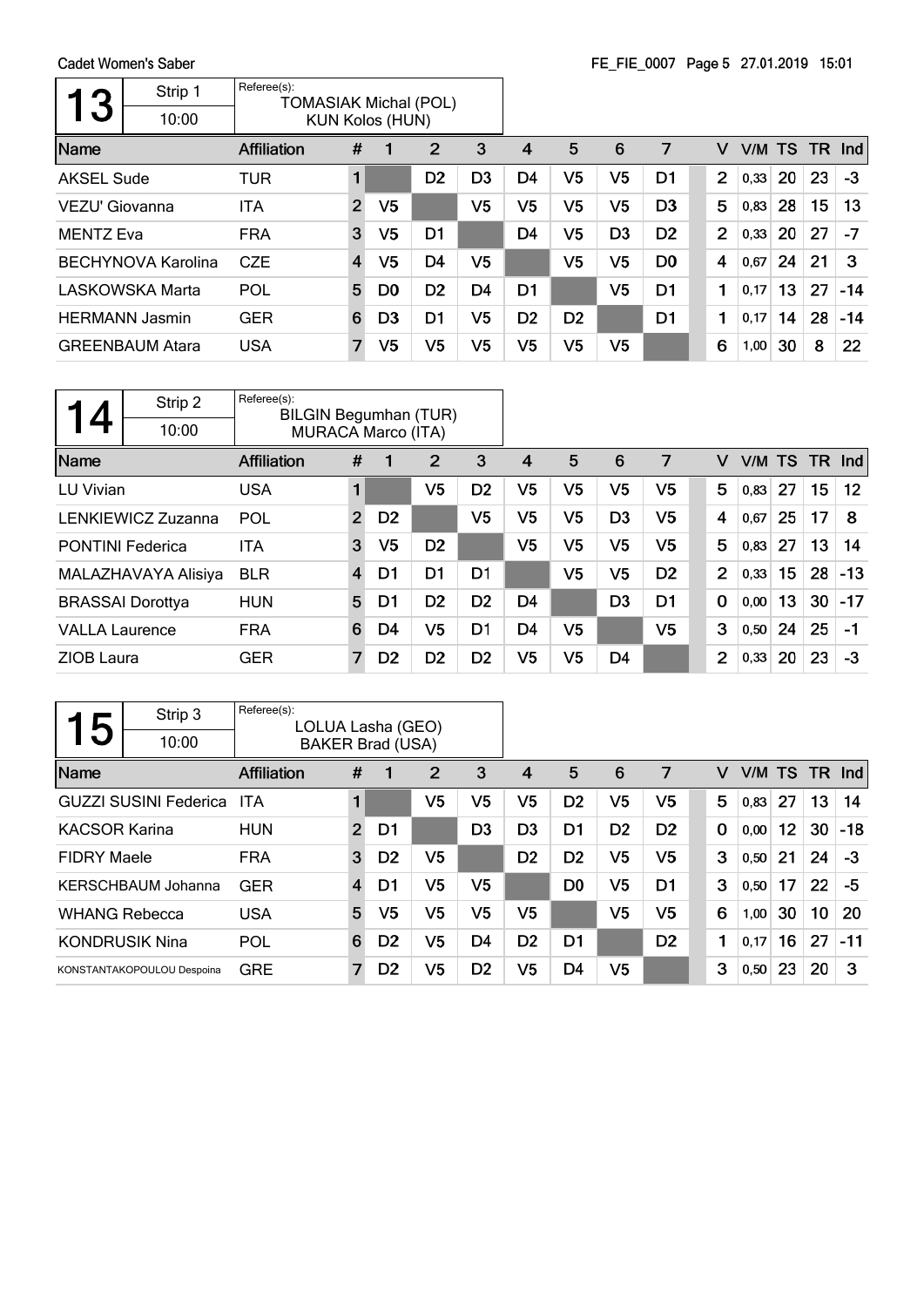$\Gamma$ 

| 6                    | Strip 4<br>10:00          | Referee(s):<br>WISSOTZKY Yan (ISR)<br><b>STAPLETON Lindsay (USA)</b> |                |                |                |                |                |                |                |                |      |        |           |       |
|----------------------|---------------------------|----------------------------------------------------------------------|----------------|----------------|----------------|----------------|----------------|----------------|----------------|----------------|------|--------|-----------|-------|
| Name                 |                           | Affiliation                                                          | #              |                | $\overline{2}$ | 3              | $\overline{4}$ | 5              | 6              | v              |      | V/M TS | <b>TR</b> | Ind   |
|                      | <b>COLONNA Margherita</b> | ITA                                                                  |                |                | D <sub>3</sub> | V5             | V5             | D <sub>4</sub> | V5             | 3              | 0,60 | 22     | 18        | 4     |
| <b>TORI Toscane</b>  |                           | <b>FRA</b>                                                           | $\overline{2}$ | V5             |                | V5             | V5             | V5             | V5             | 5              | 1,00 | 25     | 12        | 13    |
| <b>KORDEL Kalina</b> |                           | POL                                                                  | 3              | D <sub>0</sub> | D <sub>2</sub> |                | D <sub>2</sub> | D <sub>0</sub> | V5             | 1              | 0,20 | 9      | 23        | $-14$ |
| <b>VENTURA Eva</b>   |                           | <b>ESP</b>                                                           | $\overline{4}$ | D4             | D <sub>3</sub> | V5             |                | V <sub>5</sub> | D <sub>4</sub> | $\overline{2}$ | 0,40 | 21     | 18        | 3     |
| <b>HORNAK Alina</b>  |                           | <b>GER</b>                                                           | 5              | V5             | D <sub>2</sub> | V5             | D <sub>1</sub> |                | D <sub>1</sub> | 2              | 0,40 | 14     | 19        | $-5$  |
|                      | <b>GREENBAUM Ella</b>     | <b>USA</b>                                                           | 6              | D4             | D <sub>2</sub> | D <sub>3</sub> | V <sub>5</sub> | V <sub>5</sub> |                | $\overline{2}$ | 0,40 | 19     | 20        | $-1$  |

|                      | Strip 5                    | Referee(s):                 |                | ALY Sherif (EGY) |                |                |                |                |                |                |   |        |    |      |       |
|----------------------|----------------------------|-----------------------------|----------------|------------------|----------------|----------------|----------------|----------------|----------------|----------------|---|--------|----|------|-------|
|                      | 10:00                      | <b>WICHER Mateusz (POL)</b> |                |                  |                |                |                |                |                |                |   |        |    |      |       |
| Name                 |                            | <b>Affiliation</b>          | #              | 1                | 2              | 3              | 4              | 5              | 6              | 7              | v | V/M TS |    | TR . | Ind   |
|                      | ROWINSKA Emilia            | POL                         | 1              |                  | V5             | D4             | D <sub>0</sub> | V5             | V <sub>5</sub> | V <sub>5</sub> | 4 | 0,67   | 24 | 21   | 3     |
| <b>MARTEL Lila</b>   |                            | <b>FRA</b>                  | $\overline{2}$ | D <sub>3</sub>   |                | D <sub>3</sub> | D4             | V5             | V5             | V5             | 3 | 0,50   | 25 | 24   |       |
|                      | <b>OZARSLAN Berfin Nur</b> | <b>TUR</b>                  | 3              | V <sub>5</sub>   | V5             |                | V <sub>5</sub> | D <sub>4</sub> | V <sub>5</sub> | V5             | 5 | 0,83   | 29 | 20   | 9     |
| <b>SPICA Manuela</b> |                            | ITA                         | 4              | V <sub>5</sub>   | V <sub>5</sub> | D <sub>4</sub> |                | D <sub>2</sub> | V5             | V5             | 4 | 0,67   | 26 | 17   | 9     |
| <b>STEIN Amy</b>     |                            | <b>GER</b>                  | 5              | D4               | D <sub>4</sub> | V <sub>5</sub> | V5             |                | V5             | V <sub>5</sub> | 4 | 0,67   | 28 | 20   | 8     |
|                      | <b>HARRISON Imogen</b>     | <b>USA</b>                  | 6              | D <sub>2</sub>   | D <sub>4</sub> | D <sub>3</sub> | D <sub>3</sub> | D <sub>3</sub> |                | V5             | 1 | 0,17   | 20 | 27   | $-7$  |
| <b>SEBENIK Ana</b>   |                            | <b>SLO</b>                  | 7              | D <sub>2</sub>   | D <sub>1</sub> | D1             | D <sub>0</sub> | D <sub>1</sub> | D <sub>2</sub> |                | 0 | 0,00   | 7  | 30   | $-23$ |

| 8                      | Strip 6                  | Referee(s):<br><b>BENDIK Konstantin (RUS)</b> |                |                |                |                |                |                |                |                |                |        |    |           |            |
|------------------------|--------------------------|-----------------------------------------------|----------------|----------------|----------------|----------------|----------------|----------------|----------------|----------------|----------------|--------|----|-----------|------------|
|                        | 10:00                    | PALASZ Patryk (POL)                           |                |                |                |                |                |                |                |                |                |        |    |           |            |
| Name                   |                          | <b>Affiliation</b>                            | #              |                | 2              | 3              | 4              | 5              | 6              | 7              | v              | V/M TS |    | <b>TR</b> | <b>Ind</b> |
| <b>GALECKA Natalia</b> |                          | POL                                           | 1              |                | D <sub>2</sub> | V5             | V <sub>5</sub> | V <sub>5</sub> | D <sub>3</sub> | D <sub>2</sub> | 3              | 0,50   | 22 | 26        | -4         |
|                        | <b>COTOLONI Martina</b>  | <b>ITA</b>                                    | $\overline{2}$ | V <sub>5</sub> |                | D <sub>2</sub> | V5             | V <sub>5</sub> | V <sub>5</sub> | V <sub>5</sub> | 5              | 0.83   | 27 | 15        | 12         |
| <b>BERMAN Stella</b>   |                          | <b>USA</b>                                    | 3              | D4             | V <sub>5</sub> |                | V5             | V5             | V <sub>5</sub> | V5             | 5              | 0,83   | 29 | 15        | 14         |
| PALASKA Agni           |                          | <b>GRE</b>                                    | $\overline{4}$ | D <sub>3</sub> | D1             | D <sub>0</sub> |                | D <sub>2</sub> | D <sub>2</sub> | D <sub>4</sub> | $\mathbf 0$    | 0,00   | 12 | 30        | $-18$      |
|                        | <b>BUCHNER Chayenne</b>  | <b>GER</b>                                    | 5              | D4             | D <sub>2</sub> | D <sub>3</sub> | V5             |                | D <sub>0</sub> | V <sub>5</sub> | $\overline{2}$ | 0.33   | 19 | 23        | -4         |
| <b>LAHERRERE Ana</b>   |                          | <b>FRA</b>                                    | 6              | V5             | D <sub>3</sub> | D <sub>4</sub> | V <sub>5</sub> | V5             |                | V5             | 4              | 0,67   | 27 | 18        | 9          |
|                        | <b>ZRALIKOVA Natalie</b> | <b>CZE</b>                                    | 7              | V5             | D <sub>2</sub> | D1             | V5             | D <sub>1</sub> | D <sub>3</sub> |                | $\overline{2}$ | 0,33   | 17 | 26        | -9         |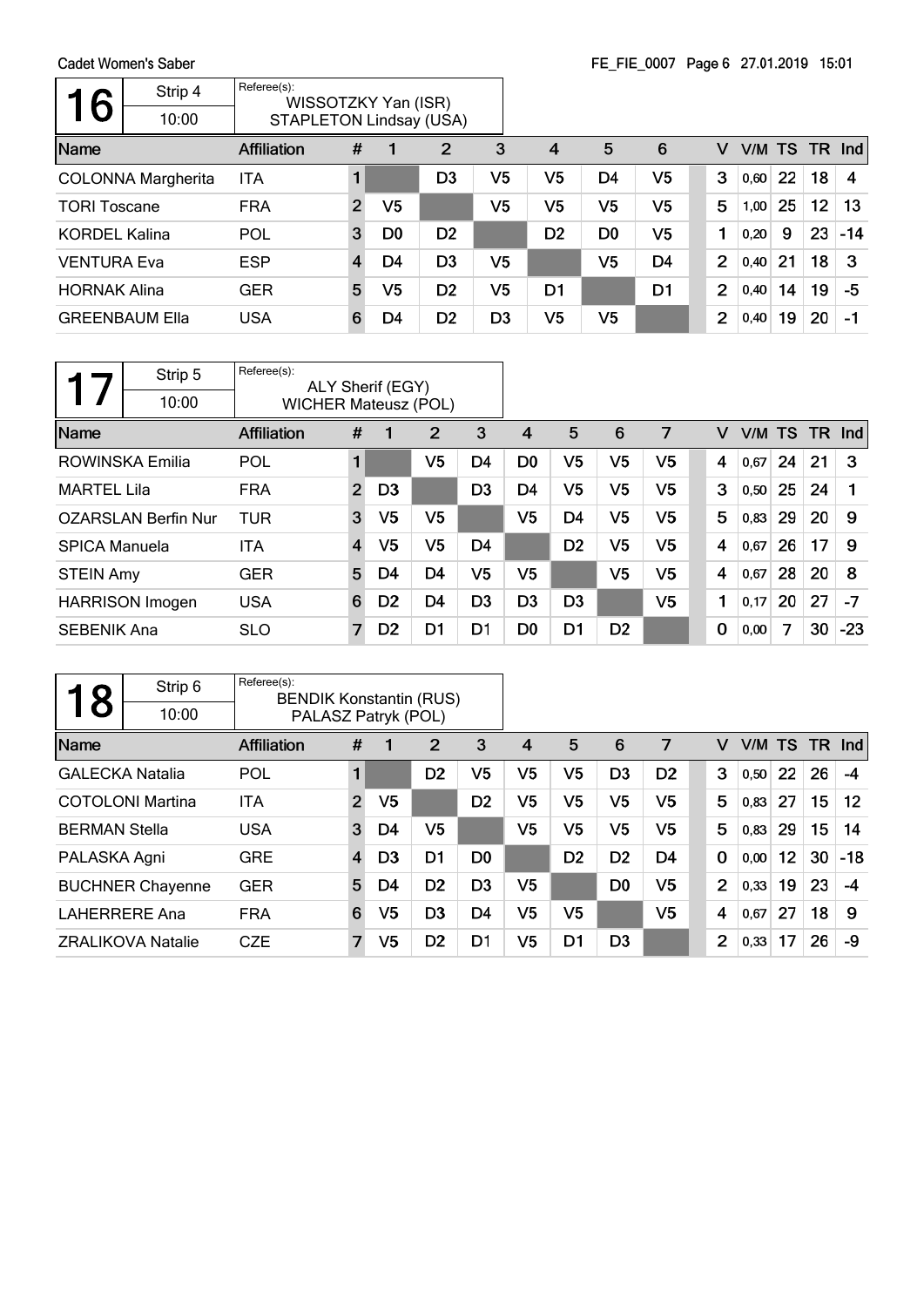$\Gamma$ 

| 9                    | Strip 7<br>10:00          | Referee(s):<br><b>OPRZEDEK Maximilian (AUT)</b><br><b>SCHAICH Thomas (GER)</b> |                         |    |                |                |                |                |                |                |                |        |    |           |       |
|----------------------|---------------------------|--------------------------------------------------------------------------------|-------------------------|----|----------------|----------------|----------------|----------------|----------------|----------------|----------------|--------|----|-----------|-------|
| Name                 |                           | <b>Affiliation</b>                                                             | #                       |    | 2              | 3              | 4              | 5              | 6              | 7              | v              | V/M TS |    | <b>TR</b> | Ind   |
| <b>KISLYAK Alisa</b> |                           | <b>BLR</b>                                                                     | 1                       |    | D <sub>2</sub> | D <sub>2</sub> | D <sub>3</sub> | D <sub>1</sub> | D <sub>1</sub> | D <sub>2</sub> | 0              | 0,00   | 11 | 30        | $-19$ |
| <b>ZAJAC Ewa</b>     |                           | POL                                                                            | $\overline{2}$          | V5 |                | D1             | V5             | D <sub>0</sub> | D1             | D <sub>1</sub> | $\overline{2}$ | 0,33   | 13 | 26        | $-13$ |
|                      | <b>GIOVANNELLI Amelia</b> | <b>ITA</b>                                                                     | 3                       | V5 | V5             |                | D <sub>3</sub> | D <sub>2</sub> | V <sub>5</sub> | D4             | 3              | 0,50   | 24 | 21        | 3     |
| PERROUD Nora         |                           | <b>SUI</b>                                                                     | $\overline{\mathbf{4}}$ | V5 | D <sub>4</sub> | V5             |                | D <sub>2</sub> | D <sub>4</sub> | D <sub>3</sub> | $\overline{2}$ | 0,33   | 23 | 26        | $-3$  |
|                      | <b>MOUROUX Mathilde</b>   | <b>FRA</b>                                                                     | 5                       | V5 | V5             | V5             | V5             |                | V <sub>5</sub> | D <sub>2</sub> | 5              | 0,83   | 27 | 13        | 14    |
| <b>HARTMANN Kora</b> |                           | <b>GER</b>                                                                     | 6                       | V5 | V5             | D <sub>3</sub> | V5             | D <sub>3</sub> |                | D <sub>3</sub> | 3              | 0,50   | 24 | 21        | 3     |
| <b>GOUHIN Chloe</b>  |                           | <b>USA</b>                                                                     | 7                       | V5 | V5             | V5             | V5             | V5             | V <sub>5</sub> |                | 6              | 1,00   | 30 | 15        | 15    |

| 20                      | Strip 8<br>10:00           | Referee(s):<br>BEREUTER Roman (AUT) |                                            |                |                |                |                |                |                |                |   |        |    |     |                |
|-------------------------|----------------------------|-------------------------------------|--------------------------------------------|----------------|----------------|----------------|----------------|----------------|----------------|----------------|---|--------|----|-----|----------------|
| Name                    |                            | <b>Affiliation</b>                  | <b>BRANDT Florian (GER)</b><br>3<br>#<br>2 |                |                |                | 4              | 5              | 6              | 7              | v | V/M TS |    | TR. | <b>Ind</b>     |
|                         |                            |                                     |                                            |                |                |                |                |                |                |                |   |        |    |     |                |
|                         | <b>LASKOWSKA Natalia</b>   | POL                                 | 1                                          |                | D1             | D <sub>2</sub> | D1             | V5             | D <sub>0</sub> | D <sub>2</sub> |   | 0.17   | 11 | 28  | $-17$          |
|                         | <b>KURTULMUS Maya Atac</b> | TUR                                 | $\overline{2}$                             | V <sub>5</sub> |                | D <sub>4</sub> | V5             | V5             | D <sub>2</sub> | D <sub>3</sub> | 3 | 0,50   | 24 | 20  | 4              |
| <b>DUMAS Marie</b>      |                            | <b>FRA</b>                          | 3                                          | V5             | V <sub>5</sub> |                | D <sub>3</sub> | D4             | V <sub>5</sub> | V <sub>5</sub> | 4 | 0,67   | 27 | 24  | 3              |
| <b>TZOU Alexandra</b>   |                            | <b>USA</b>                          | $\overline{\mathbf{4}}$                    | V <sub>5</sub> | D <sub>3</sub> | V5             |                | D <sub>3</sub> | D <sub>3</sub> | V <sub>5</sub> | 3 | 0,50   | 24 | 22  | $\overline{2}$ |
| <b>ROVIRA Paula</b>     |                            | <b>ESP</b>                          | 5                                          | D <sub>3</sub> | D <sub>1</sub> | V5             | V5             |                | V <sub>5</sub> | V <sub>5</sub> | 4 | 0,67   | 24 | 23  |                |
| <b>FUSETTI Carlotta</b> |                            | <b>ITA</b>                          | 6                                          | V5             | V <sub>5</sub> | D <sub>4</sub> | V <sub>5</sub> | D <sub>3</sub> |                | V <sub>5</sub> | 4 | 0,67   | 27 | 16  | 11             |
| <b>BRUNNER Emma</b>     |                            | <b>GER</b>                          | $\overline{7}$                             | V5             | V5             | D <sub>4</sub> | D <sub>3</sub> | D <sub>3</sub> | D1             |                | 2 | 0,33   | 21 | 25  | -4             |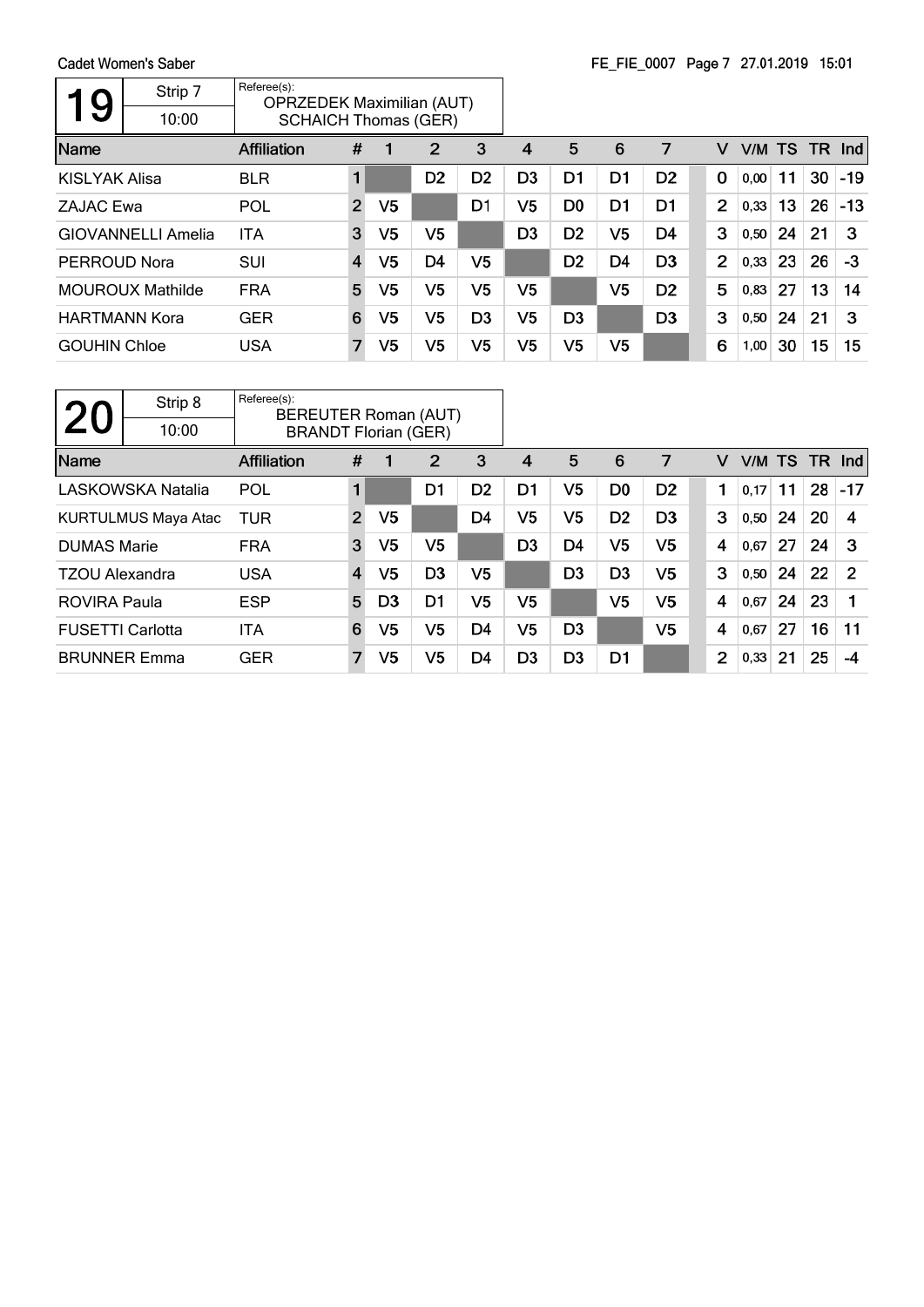

# **Cadet Women's Saber** Seeding for Round #2 - DE

Tournament:<br>Date:<br>FIE Document:



| $\sf{Seed}$      | Name                         | Country    | IV                      | V/M               | ∣TS             | <b>TR</b>       | ∣Ind            | <b>Notes</b> |
|------------------|------------------------------|------------|-------------------------|-------------------|-----------------|-----------------|-----------------|--------------|
| $\overline{1}$   | AVAKIAN Mikaela              | <b>USA</b> | 6                       | 1,00              | 30              | 3               | $+27$           | Advanced     |
| $\overline{2T}$  | <b>GREENBAUM Atara</b>       | <b>USA</b> | 6                       | 1,00              | 30              | $\overline{8}$  | $+22$           | Advanced     |
| $\overline{2T}$  | <b>MOYA Keona</b>            | <b>USA</b> | $\overline{6}$          | 1,00              | 30              | $\overline{8}$  | $+22$           | Advanced     |
| $\overline{4}$   | <b>DEL SAL Lucrezia</b>      | <b>ITA</b> | $\overline{6}$          | 1,00              | $\overline{30}$ | $\overline{9}$  | $+21$           | Advanced     |
|                  |                              | <b>USA</b> |                         |                   | 30              | $\overline{10}$ | $+20$           |              |
| $\overline{5}$   | <b>WHANG Rebecca</b>         |            | $\overline{6}$          | 1,00              |                 |                 |                 | Advanced     |
| $\overline{6}$   | <b>KOZAK Sonja</b>           | <b>USA</b> | 6                       | 1,00              | 30              | $\overline{14}$ | $+16$           | Advanced     |
| $\overline{7}$   | <b>COUDERC Annah</b>         | <b>FRA</b> | $\overline{6}$          | 1,00              | 30              | 15              | $+15$           | Advanced     |
| $\overline{7}$   | <b>GOUHIN Chloe</b>          | <b>USA</b> | $\overline{6}$          | 1,00              | 30              | 15              | $+15$           | Advanced     |
| $\overline{9T}$  | <b>LANDI Michela</b>         | <b>ITA</b> | 6                       | 1,00              | 30              | $\overline{16}$ | $+14$           | Advanced     |
| $\overline{9T}$  | <b>POSSICK Lola</b>          | <b>USA</b> | $\overline{6}$          | 1,00              | 30              | 16              | $+14$           | Advanced     |
|                  |                              | <b>FRA</b> |                         |                   |                 | $\overline{12}$ |                 |              |
| $\overline{11}$  | <b>TORI Toscane</b>          |            | 5                       | 1,00              | 25              |                 | $+13$           | Advanced     |
| $\overline{12}$  | <b>LIANG Megan</b>           | <b>USA</b> | 5                       | 1,00              | 25              | $\overline{13}$ | $+12$           | Advanced     |
| $\overline{13}$  | <b>TRANQUILLE Lola</b>       | <b>FRA</b> | 5                       | 0,83              | 28              | $\overline{10}$ | $+18$           | Advanced     |
| $\overline{14}$  | <b>FUSETTI Benedetta</b>     | <b>ITA</b> | 5                       | 0,83              | 29              | $\overline{13}$ | $+16$           | Advanced     |
| $\overline{15}$  | <b>SCHILLINGER YIvi</b>      | <b>GER</b> | $\overline{5}$          | 0,83              | 27              | $\overline{11}$ | $+16$           | Advanced     |
| $\overline{16}$  | <b>BERMAN Stella</b>         | <b>USA</b> | 5                       | 0,83              | 29              | 15              | $+14$           | Advanced     |
|                  |                              |            |                         |                   |                 |                 |                 |              |
| $\overline{17T}$ | <b>GUZZI SUSINI Federica</b> | <b>ITA</b> | 5                       | 0,83              | $\overline{27}$ | $\overline{13}$ | $+14$           | Advanced     |
| 17T              | <b>VULETIC Ornella</b>       | FRA        | $\overline{5}$          | 0,83              | 27              | $\overline{13}$ | $+14$           | Advanced     |
| 17T              | <b>PONTINI Federica</b>      | <b>ITA</b> | 5                       | 0,83              | $\overline{27}$ | $\overline{13}$ | $+14$           | Advanced     |
| 17T              | <b>MOUROUX Mathilde</b>      | <b>FRA</b> | 5                       | 0,83              | 27              | $\overline{13}$ | $+14$           | Advanced     |
| $\overline{21}$  | PORADA Zuzanna               | POL        | $\overline{5}$          | 0,83              | 29              | 16              | $+13$           | Advanced     |
|                  |                              |            |                         |                   |                 |                 |                 |              |
| $\overline{22}$  | VEZU' Giovanna               | <b>ITA</b> | 5                       | 0,83              | 28              | $\overline{15}$ | $+13$           | Advanced     |
| $\overline{23}$  | <b>AIME Amalia</b>           | <b>FRA</b> | 5                       | 0,83              | $\overline{27}$ | $\overline{14}$ | $+13$           | Advanced     |
| $\overline{24}$  | <b>CHEN Lisa</b>             | <b>FRA</b> | $\overline{5}$          | 0,83              | 28              | 16              | $+12$           | Advanced     |
| $\overline{25T}$ | <b>COTOLONI Martina</b>      | <b>ITA</b> | 5                       | 0,83              | $\overline{27}$ | 15              | $+12$           | Advanced     |
| $\overline{25T}$ | <b>LU Vivian</b>             | <b>USA</b> | 5                       | 0,83              | $\overline{27}$ | 15              | $+12$           | Advanced     |
| $\overline{25T}$ | <b>ESSOMBA Lorina</b>        | <b>FRA</b> |                         | 0,83              | 27              | 15              | $+12$           | Advanced     |
|                  |                              |            | $\overline{5}$          |                   |                 |                 |                 |              |
| 28               | <b>DOTOLI MariaChiara</b>    | <b>ITA</b> | 5                       | 0,83              | 26              | $\overline{14}$ | $+12$           | Advanced     |
| 29               | <b>MONALDI Noemi</b>         | <b>ITA</b> | $\overline{5}$          | 0,83              | 28              | 18              | $+10$           | Advanced     |
| 30               | <b>HERBON Felice</b>         | <b>GER</b> | $\overline{5}$          | 0,83              | 26              | 16              | $+10$           | Advanced     |
| $\overline{31}$  | <b>OZARSLAN Berfin Nur</b>   | <b>TUR</b> | 15                      | 0,83              | 29              | 20              | $+9$            | Advanced     |
| $\overline{32}$  | <b>HILBERT Chloe</b>         | <b>FRA</b> | 5                       | 0,83              | 29              | $\overline{21}$ | $\overline{+8}$ |              |
|                  |                              |            |                         |                   |                 |                 |                 | Advanced     |
| 33               | <b>BARTOSZ Roksana</b>       | POL        | 4                       | 0,80              | $\overline{24}$ | $\overline{12}$ | $+12$           | Advanced     |
| $\overline{34}$  | <b>KIM Zoe</b>               | <b>USA</b> | 4                       | 0,80              | $\overline{24}$ | 16              | $+8$            | Advanced     |
| 35               | <b>CIESLAR Julia</b>         | POL        | 4                       | 0,80              | $\overline{21}$ | 16              | $\overline{+5}$ | Advanced     |
| 36               | <b>FUSETTI Carlotta</b>      | <b>ITA</b> | $\overline{4}$          | 0,67              | 27              | 16              | $+11$           | Advanced     |
| 37               | <b>GUTHIKONDA Nithya</b>     | <b>USA</b> | $\overline{4}$          | 0,67              | 23              | $\overline{13}$ | $+10$           | Advanced     |
|                  |                              |            |                         |                   |                 |                 |                 |              |
| 38               | <b>SCHNEIDER Annemarie</b>   | <b>GER</b> | 4                       | 0,67              | 22              | $\overline{12}$ | $+10$           | Advanced     |
| 39T              | <b>CARELLA Gaia Pia</b>      | <b>ITA</b> | $\overline{4}$          | 0,67              | 27              | $\overline{18}$ | $+9$            | Advanced     |
| 39T              | <b>LAHERRERE Ana</b>         | <b>FRA</b> | 4                       | 0,67              | 27              | $\overline{18}$ | $\overline{+9}$ | Advanced     |
| 39T              | <b>HE</b> Charlotte          | <b>USA</b> | 4                       | 0,67              | 27              | $\overline{18}$ | $+9$            | Advanced     |
| 42               | <b>SPICA Manuela</b>         | <b>ITA</b> | 4                       | 0,67              | 26              | $\overline{17}$ | $+9$            | Advanced     |
| 43               | <b>STEIN Amy</b>             | <b>GER</b> | 4                       | 0,67              | 28              | 20              | $+8$            | Advanced     |
|                  |                              |            |                         |                   |                 |                 |                 |              |
| $\overline{44}$  | LENKIEWICZ Zuzanna           | POL        | $\overline{\mathtt{4}}$ | 0,67              | $\overline{25}$ | $\overline{17}$ | $+8$            | Advanced     |
| 45               | <b>DUMAS Marie</b>           | <b>FRA</b> | $\overline{4}$          | 0,67              | $\overline{27}$ | $\overline{24}$ | $+3$            | Advanced     |
| 46               | <b>PICCOLI Alessia</b>       | <b>ITA</b> | $\overline{4}$          | 0,67              | 25              | $\overline{22}$ | $+3$            | Advanced     |
| $\overline{47T}$ | <b>BECHYNOVA Karolina</b>    | <b>CZE</b> | $\overline{4}$          | 0,67              | 24              | 21              | $+3$            | Advanced     |
| $\overline{47T}$ | ROWINSKA Emilia              | <b>POL</b> | 4                       | 0,67              | $\overline{24}$ | $\overline{21}$ | $+3$            | Advanced     |
|                  |                              |            |                         |                   |                 |                 |                 |              |
| $\overline{49}$  | <b>MASCHKE Clara</b>         | <b>GER</b> | 4                       | 0,67              | 23              | $\overline{21}$ | $+2$            | Advanced     |
| 50               | <b>ROVIRA Paula</b>          | <b>ESP</b> | 4                       | 0,67              | 24              | 23              | $+1$            | Advanced     |
| $\overline{51}$  | <b>BURLI Francesca</b>       | ITA        | 3                       | 0,60              | 22              | 16              | $+6$            | Advanced     |
| $\overline{52}$  | <b>PETRONE Elisa</b>         | <b>ITA</b> | $\overline{3}$          | $\overline{0,60}$ | 20              | 15              | $+5$            | Advanced     |
| 53               | <b>COLONNA Margherita</b>    | <b>ITA</b> | $\overline{3}$          | 0,60              | 22              | $\overline{18}$ | $+4$            | Advanced     |
| 54T              | <b>LEE Alexandra</b>         | <b>USA</b> | 3                       | 0, 50             | 26              | 18              | $+8$            | Advanced     |
|                  |                              |            |                         |                   |                 |                 |                 |              |
| $\overline{54T}$ | LACKMANN Xenia               | <b>GER</b> | 3                       | 0,50              | 26              | $\overline{18}$ | $+8$            | Advanced     |
| 56               | <b>BONO Gaia</b>             | <b>ITA</b> | 3                       | 0, 50             | 26              | 19              | $+7$            | Advanced     |
| $\overline{57}$  | <b>CHIERIGHINI Pietra</b>    | <b>BRA</b> | 3                       | 0, 50             | 25              | $\overline{19}$ | $+6$            | Advanced     |
| 58               | KURTULMUS Maya Atac          | <b>TUR</b> | 3                       | 0, 50             | $\overline{24}$ | 20              | $+4$            | Advanced     |
| 59T              | <b>HARTMANN Kora</b>         | <b>GER</b> | 3                       | 0,50              | $\overline{24}$ | $\overline{21}$ | $+3$            | Advanced     |
|                  |                              |            |                         |                   |                 |                 |                 |              |
| 59T              | GIOVANNELLI Amelia           | ITA        | 3                       | 0,50              | $\overline{24}$ | $\overline{21}$ | $+3$            | Advanced     |
| 61               | KONSTANTAKOPOULOU Despoina   | <b>GRE</b> | $\overline{3}$          | $\overline{0,50}$ | 23              | $\overline{20}$ | $\overline{+3}$ | Advanced     |
| $\overline{62}$  | <b>TZOU Alexandra</b>        | <b>USA</b> | $\overline{3}$          | 0,50              | $\overline{24}$ | $\overline{22}$ | $+2$            | Advanced     |
| 63               | <b>JANKOVICS Anna</b>        | <b>HUN</b> | 3                       | 0, 50             | 22              | 20              | $+2$            | Advanced     |
| $\overline{64}$  | <b>MARTEL Lila</b>           | <b>FRA</b> | $\overline{3}$          | 0, 50             | 25              | $\overline{24}$ | $+1$            | Advanced     |
|                  |                              |            |                         |                   |                 |                 |                 |              |
| 65               | <b>FRENNA Carolyn</b>        | <b>ITA</b> | $\overline{3}$          | 0, 50             | 24              | 23              | $+1$            | Advanced     |
| 66               | <b>KOVACS Zsanett</b>        | <b>HUN</b> | 3                       | 0, 50             | 22              | $\overline{21}$ | $+1$            | Advanced     |
| 67               | <b>RIBEIRO Ilona</b>         | <b>FRA</b> | 3                       | $\overline{0,50}$ | 20              | $\overline{19}$ | $+1$            | Advanced     |
| 68               | <b>VALLA Laurence</b>        | <b>FRA</b> | $\overline{3}$          | 0,50              | $\overline{24}$ | 25              | $-1$            | Advanced     |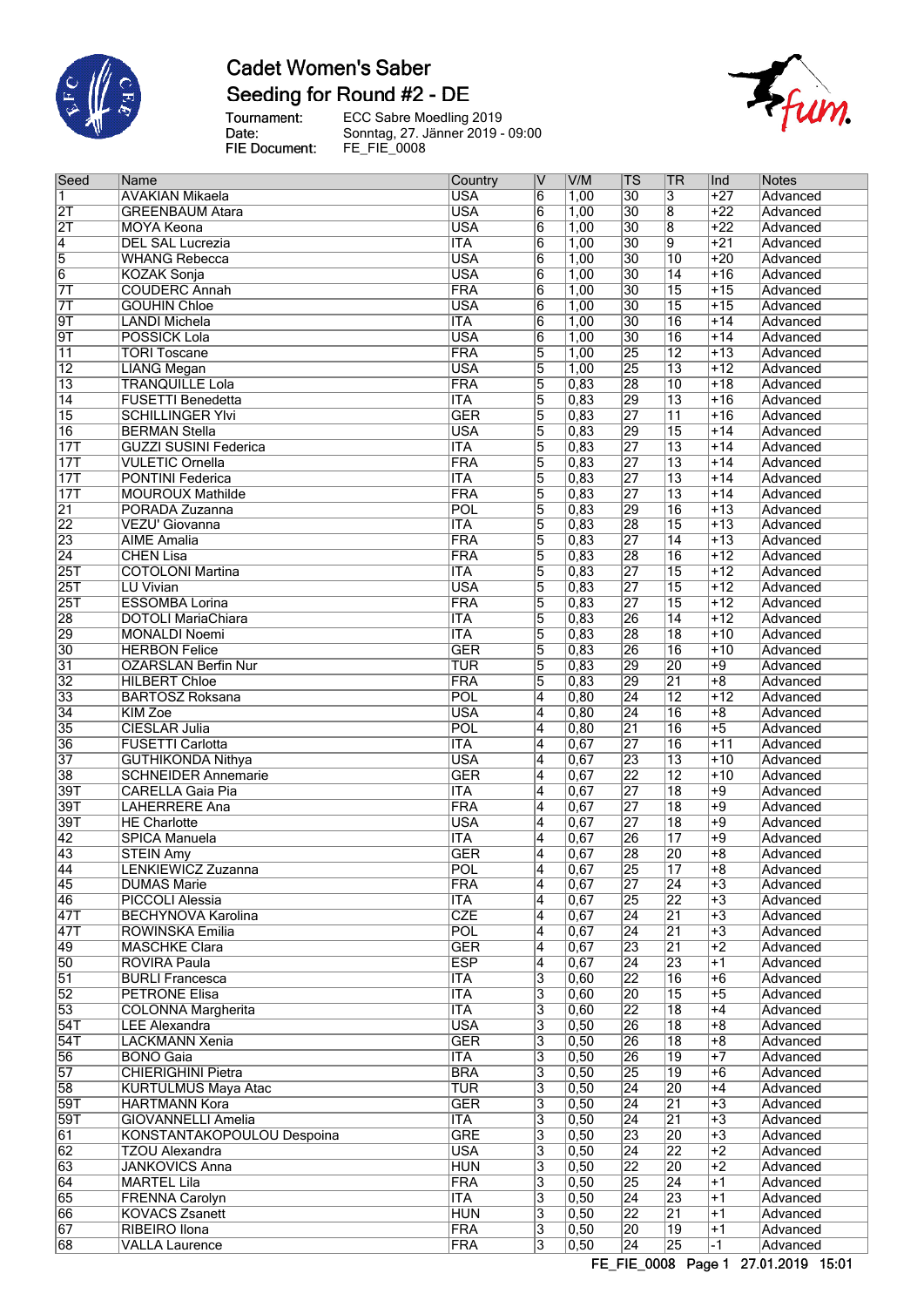### FE\_FIE\_0008 Page 2 27.01.2019 15:01

| Seed             | Name                                                       | Country                  | $\overline{\mathsf{v}}$                   | V/M                                    | <b>TS</b>             | <b>TR</b>                          | Ind                 | <b>Notes</b>             |
|------------------|------------------------------------------------------------|--------------------------|-------------------------------------------|----------------------------------------|-----------------------|------------------------------------|---------------------|--------------------------|
| 69               | <b>WEILAND Kerstin</b>                                     | <b>GER</b>               | $\overline{3}$                            | 0,50                                   | 23                    | 24                                 | $-1$                | Advanced                 |
| 70T              | <b>KONG Vera</b>                                           | <b>USA</b>               | $\overline{3}$                            | 0,50                                   | $\overline{22}$       | 23                                 | $-1$                | Advanced                 |
| 70T              | <b>PANTIS Ilinca</b>                                       | <b>ROU</b>               | $\overline{\overline{3}}$                 | 0,50                                   | $\overline{22}$       | 23                                 | $-1$                | Advanced                 |
| $\overline{72}$  | <b>WEBER Christine</b>                                     | <b>GER</b>               | $\overline{\overline{3}}$                 | 0,50                                   | $\overline{21}$       | $\overline{22}$                    | $-1$                | Advanced                 |
| $\overline{73}$  | <b>FIDRY Maele</b>                                         | <b>FRA</b>               | $\overline{3}$                            | 0,50                                   | $\overline{21}$       | $\overline{24}$                    | $\overline{-3}$     | Advanced                 |
| 74T              | <b>MALGREM Klaudia</b>                                     | POL                      | $\overline{\overline{3}}$                 | $\overline{0,50}$                      | $\overline{20}$       | 23                                 | $\overline{-3}$     | Advanced                 |
| 74T              | <b>ULUSALOGLU Isil</b>                                     | TUR                      | $\overline{\overline{3}}$                 | $\overline{0,50}$                      | $\overline{20}$       | 23                                 | $\overline{-3}$     | Advanced                 |
| $\overline{76}$  | <b>GALECKA Natalia</b>                                     | POL                      | $\overline{\overline{3}}$                 | 0,50                                   | $\overline{22}$       | 26                                 | $-4$                | Advanced                 |
| $\overline{77}$  | <b>FAVAND Mathilde</b>                                     | FRA                      | $\overline{\mathbf{3}}$                   | 0,50                                   | $\overline{17}$       | $\overline{21}$                    | $-4$                | Advanced                 |
| 78               | <b>KURT Zeynep</b>                                         | TUR                      | $\overline{3}$                            | 0,50                                   | 20                    | 25                                 | $\overline{-5}$     | Advanced                 |
| 79<br>80         | <b>KERSCHBAUM Johanna</b><br><b>MARGUCCIO Alice</b>        | <b>GER</b><br><b>ITA</b> | $\overline{\mathbf{3}}$                   | $\overline{0,50}$<br>0,50              | $\overline{17}$<br>16 | $\overline{22}$<br>23              | $-5$                | Advanced<br>Advanced     |
| 81               | <b>KUZMIN Tais</b>                                         | <b>GER</b>               | $\overline{\mathbf{3}}$<br>$\overline{2}$ | 0,40                                   | 20                    | $\overline{16}$                    | $+4$                | Advanced                 |
| 82               | <b>VENTURA Eva</b>                                         | <b>ESP</b>               | $\overline{2}$                            | 0,40                                   | $\overline{21}$       | $\overline{18}$                    | $+3$                | Advanced                 |
| 83               | <b>GREENBAUM Ella</b>                                      | USA                      | $\overline{2}$                            | 0,40                                   | 19                    | 20                                 | $-1$                | Advanced                 |
| 84               | <b>BERTRAND Solene</b>                                     | <b>FRA</b>               | $\overline{2}$                            | 0,40                                   | $\overline{15}$       | 20                                 | $\overline{-5}$     | Advanced                 |
| 85               | <b>HORNAK Alina</b>                                        | <b>GER</b>               | $\overline{2}$                            | 0,40                                   | $\overline{14}$       | $\overline{19}$                    | $-5$                | Advanced                 |
| 86               | <b>BAYLAUCQ Garance</b>                                    | <b>FRA</b>               | $\overline{2}$                            | 0,40                                   | $\overline{14}$       | $\overline{22}$                    | $-\overline{8}$     | Advanced                 |
| 87               | PERROUD Nora                                               | $\overline{\text{SUI}}$  | $\overline{2}$                            | 0,33                                   | 23                    | 26                                 | $\overline{\cdot}3$ | Advanced                 |
| 88               | NOWICKA Malgorzata                                         | POL                      | $\overline{2}$                            | $\overline{0,33}$                      | $\overline{21}$       | $\overline{24}$                    | $\overline{-3}$     | Advanced                 |
| 89T              | ZIOB Laura                                                 | <b>GER</b>               | $\overline{2}$                            | 0,33                                   | 20                    | 23                                 | $\overline{-3}$     | Advanced                 |
| 89T              | <b>STRAUB Fanny</b>                                        | <b>GER</b>               | $\overline{2}$                            | 0,33                                   | $\overline{20}$       | 23                                 | $\overline{-3}$     | Advanced                 |
| 89T              | <b>AKSEL Sude</b>                                          | TUR                      | $\overline{2}$                            | 0,33                                   | $\overline{20}$       | 23                                 | $\overline{-3}$     | Advanced                 |
| 92               | <b>KOZLOWSKA Aniela</b>                                    | POL                      | $\overline{2}$                            | 0,33                                   | $\overline{22}$       | 26                                 | $\overline{-4}$     | Advanced                 |
| 93T              | <b>BRUNNER Emma</b>                                        | <b>GER</b>               | $\overline{2}$                            | $\overline{0,33}$                      | $\overline{21}$       | 25                                 | $-4$                | Advanced                 |
| 93T              | <b>KOBRA Virag</b>                                         | <b>HUN</b>               | $\overline{2}$                            | 0,33                                   | $\overline{21}$       | 25                                 | $-4$                | Advanced                 |
| 93T              | SVOBODOVA Michaela                                         | CZE                      | $\overline{2}$                            | 0,33                                   | $\overline{21}$       | 25                                 | $-4$                | Advanced                 |
| 96               | <b>NEUMANN Sina</b>                                        | <b>GER</b>               | $\overline{2}$                            | $\overline{0,33}$                      | $\overline{20}$       | $\overline{24}$                    | $-4$                | Advanced                 |
| 97               | <b>BUCHNER Chayenne</b>                                    | <b>GER</b>               | $\overline{2}$                            | 0,33                                   | 19                    | 23                                 | $-4$                | Advanced                 |
| 98               | <b>MENTZ Eva</b>                                           | <b>FRA</b><br><b>GRE</b> | $\overline{2}$                            | 0,33                                   | $\overline{20}$       | 27<br>23                           |                     | Advanced                 |
| 99<br>100        | <b>CHRISTEA Artemis Caroline</b><br><b>VAN LAERE Fleur</b> | <b>NED</b>               | $\overline{2}$<br>$\overline{2}$          | $\overline{0,33}$<br>$\overline{0,33}$ | 16<br>$\overline{17}$ | 25                                 | -8                  | Advanced                 |
| 101T             | <b>VAN PETEGHEM Marie</b>                                  | <b>BEL</b>               | $\overline{2}$                            | 0,33                                   | $\overline{17}$       | 26                                 | -9                  | Advanced<br>Advanced     |
| 101T             | <b>ZRALIKOVA Natalie</b>                                   | <b>CZE</b>               | $\overline{2}$                            | $\overline{0,33}$                      | $\overline{17}$       | 26                                 | -9                  | Advanced                 |
| 103              | <b>HERCZEGH Dora</b>                                       | <b>HUN</b>               | $\overline{2}$                            | $\overline{0,33}$                      | $\overline{16}$       | 25                                 | -9                  | Advanced                 |
| 104              | <b>CAO</b> Stephanie                                       | <b>USA</b>               | $\overline{2}$                            | 0,33                                   | $\overline{15}$       | 25                                 | $-10$               | Advanced                 |
| 105              | <b>LILLO Rosario</b>                                       | <b>ESP</b>               | $\overline{2}$                            | 0,33                                   | $\overline{14}$       | $\overline{24}$                    | $-10$               | Eliminated               |
| 106              | <b>MALAZHAVAYA Alisiya</b>                                 | <b>BLR</b>               | $\overline{2}$                            | $\overline{0,33}$                      | $\overline{15}$       | 28                                 | $-13$               | Eliminated               |
| 107              | <b>ZAJAC Ewa</b>                                           | POL                      | $\overline{2}$                            | 0,33                                   | $\overline{13}$       | 26                                 | $-13$               | Eliminated               |
| 108              | <b>CHIANG Enli</b>                                         | <b>NED</b>               | $\overline{2}$                            | 0,33                                   | $\overline{11}$       | $\overline{25}$                    | $-14$               | Eliminated               |
| 109              | <b>ALADI Nora</b>                                          | <b>HUN</b>               | 1                                         | 0,20                                   | $\overline{17}$       | 22                                 | $\overline{-5}$     | Eliminated               |
| 110              | <b>KORDEL Kalina</b>                                       | POL                      | 1                                         | 0,20                                   | 9                     | 23                                 | $-14$               | Eliminated               |
| 111              | <b>HARRISON Imogen</b>                                     | <b>USA</b>               | $\overline{1}$                            | $\overline{0,17}$                      | $\overline{20}$       | 27                                 | -7                  | Eliminated               |
| 112              | <b>CADAO</b> Leonie                                        | <b>GER</b>               | 1                                         | 0, 17                                  | 19                    | 26                                 | -7                  | Eliminated               |
| 113              | <b>LACSON Sarah</b>                                        | <b>USA</b>               | 1                                         | $\overline{0,17}$                      | 18                    | 26                                 | -8                  | Eliminated               |
| 114              | <b>SCHAA Anahi</b>                                         | CHI                      | 1                                         | $\overline{0,17}$                      | $\overline{18}$       | 27                                 | $\overline{-9}$     | Eliminated               |
| 115              | PORADA Paulina                                             | POL<br><b>POL</b>        | 1<br>1                                    | $\overline{0,17}$<br>$\overline{0,17}$ | 15<br>16              | 25<br>$\overline{27}$              | $-10$               | Eliminated               |
| 116<br>117       | <b>KONDRUSIK Nina</b><br><b>TSAOUSI Lida</b>               | <b>GRE</b>               | 1                                         | $\overline{0,17}$                      | $\overline{14}$       | 27                                 | -11<br>$-13$        | Eliminated<br>Eliminated |
| $\overline{118}$ | <b>HERMANN Jasmin</b>                                      | <b>GER</b>               | $\overline{1}$                            | $\overline{0,17}$                      | $\overline{14}$       | 28                                 | $-14$               | Eliminated               |
| 119T             | KOZIEL Klaudia                                             | <b>POL</b>               | 1                                         | $\overline{0,17}$                      | 13                    | $\overline{27}$                    | $-14$               | Eliminated               |
| 119T             | LASKOWSKA Marta                                            | POL                      | 1                                         | 0,17                                   | 13                    | 27                                 | $-14$               | Eliminated               |
| 121              | <b>WROBEL Zuzanna</b>                                      | POL                      | 1                                         | 0, 17                                  | $\overline{12}$       | 29                                 | $-17$               | Eliminated               |
| 122              | LASKOWSKA Natalia                                          | POL                      | 1                                         | $\overline{0,17}$                      | 11                    | 28                                 | $-17$               | Eliminated               |
| 123              | <b>MALI Meta</b>                                           | SLO                      | 0                                         | 0,00                                   | 16                    | $\overline{30}$                    | $-14$               | Eliminated               |
| 124              | <b>CELEP Bahar</b>                                         | TUR                      | 0                                         | 0,00                                   | 10                    | 25                                 | $-15$               | Eliminated               |
| 125T             | <b>BRASSAI Dorottya</b>                                    | <b>HUN</b>               | 0                                         | $\overline{0,00}$                      | $\overline{13}$       | 30                                 | $-17$               | Eliminated               |
| 125T             | <b>CORN Frida</b>                                          | <b>AUT</b>               | 0                                         | $\overline{0,00}$                      | $\overline{13}$       | $\overline{30}$                    | $-17$               | Eliminated               |
| 127T             | <b>KACSOR Karina</b>                                       | <b>HUN</b>               | 0                                         | 0,00                                   | $\overline{12}$       | 30                                 | $-18$               | Eliminated               |
| 127T             | PALASKA Agni                                               | <b>GRE</b>               | 0                                         | 0,00                                   | 12                    | $\overline{30}$                    | $-18$               | Eliminated               |
| 129              | <b>KISLYAK Alisa</b>                                       | <b>BLR</b>               | $ 0\rangle$                               | $\overline{0,00}$                      | $\overline{11}$       | $\overline{30}$                    | $-19$               | Eliminated               |
| 130              | ELLERSDORFER christine                                     | <b>AUT</b>               | 0                                         | 0,00                                   | 6                     | $\overline{25}$                    | $-19$               | Eliminated               |
| 131              | <b>DUS Duru</b>                                            | <b>TUR</b>               | 0                                         | 0,00                                   | 10                    | 30                                 | $-20$               | Eliminated               |
| 132T<br>132T     | <b>BALOGH Imola</b><br><b>GASPERLIN Hana</b>               | <b>HUN</b><br>SLO        | 0<br>0                                    | $\overline{0,00}$<br> 0,00             | 9<br>$\overline{9}$   | $\overline{30}$<br>$\overline{30}$ | $-21$<br>$-21$      | Eliminated               |
| 134T             | <b>SEBENIK Ana</b>                                         | <b>SLO</b>               | 0                                         | 0,00                                   | 7                     | 30                                 | $-23$               | Eliminated<br>Eliminated |
| 134T             | <b>TANZMEISTER Franziska</b>                               | <b>AUT</b>               | 0                                         | $\overline{0,00}$                      | 7                     | $\overline{30}$                    | $-23$               | Eliminated               |
| 136              | <b>LOCSMANDI Sophie</b>                                    | <b>AUT</b>               | $\overline{0}$                            | 0,00                                   | 5                     | $\overline{30}$                    | $-25$               | Eliminated               |
| 137              | DE CAUDERLIER Romanie                                      | <b>BEL</b>               | 0                                         | 0,00                                   | $\overline{4}$        | 30                                 | $-26$               | Eliminated               |
|                  |                                                            |                          |                                           |                                        |                       |                                    |                     |                          |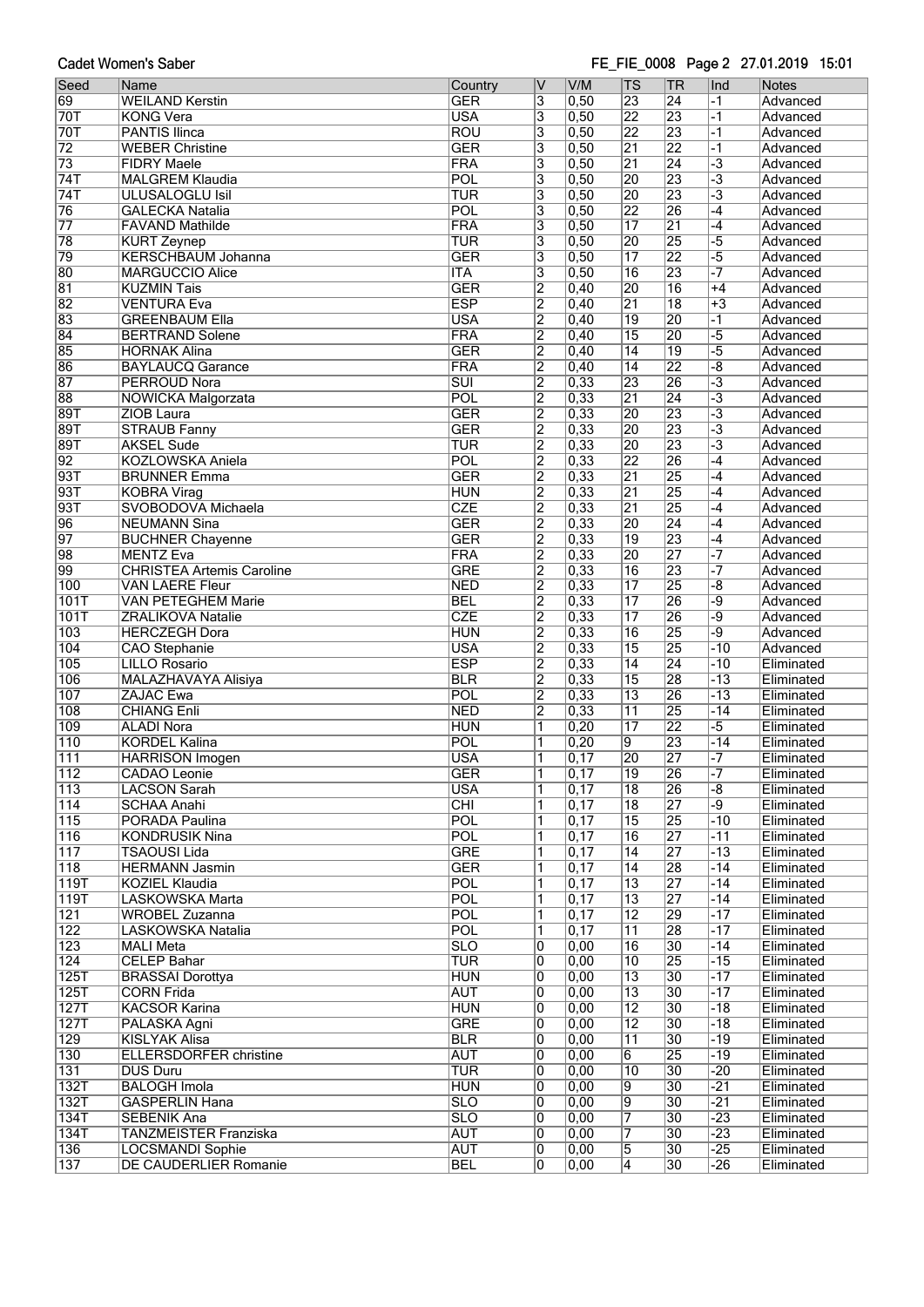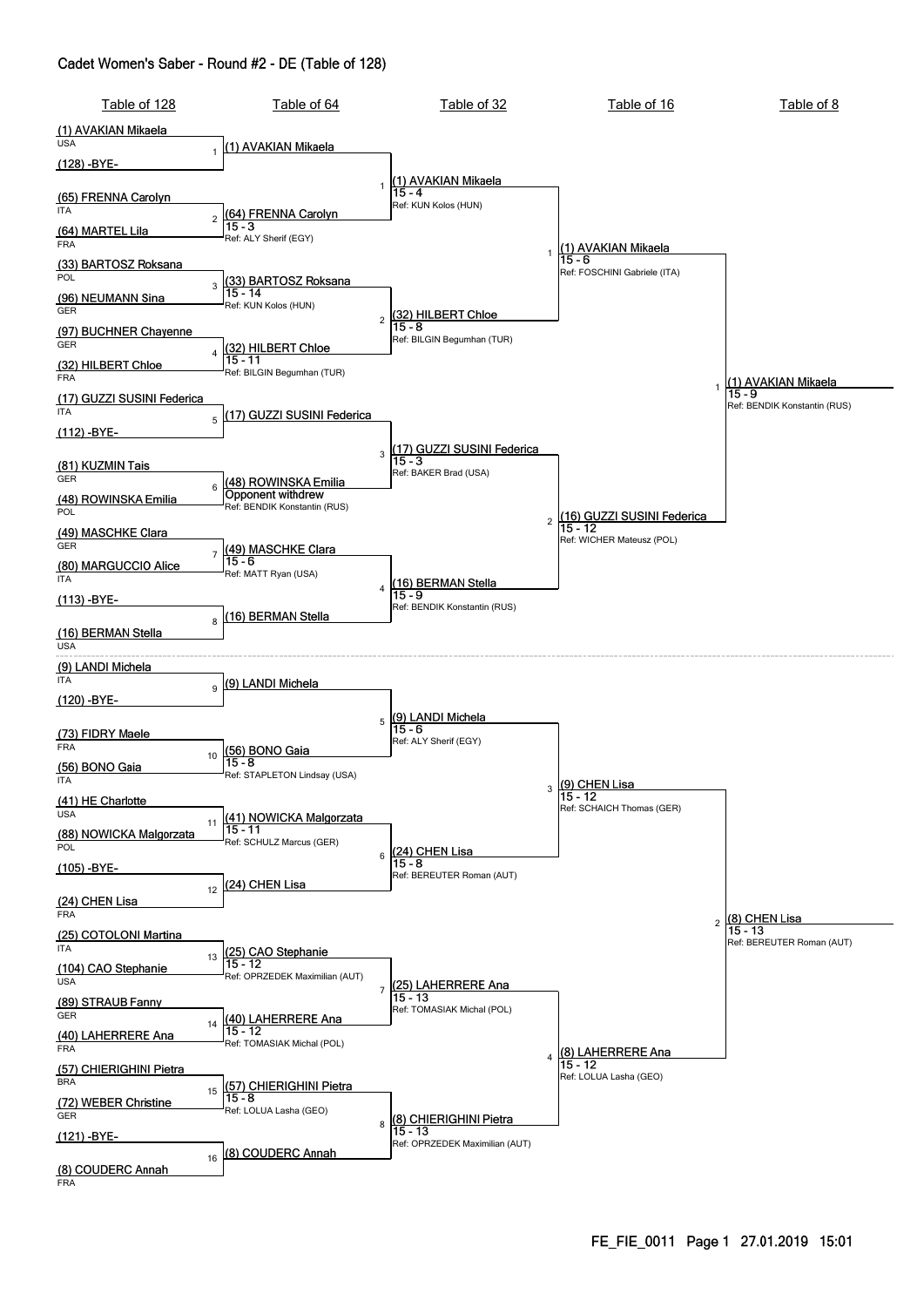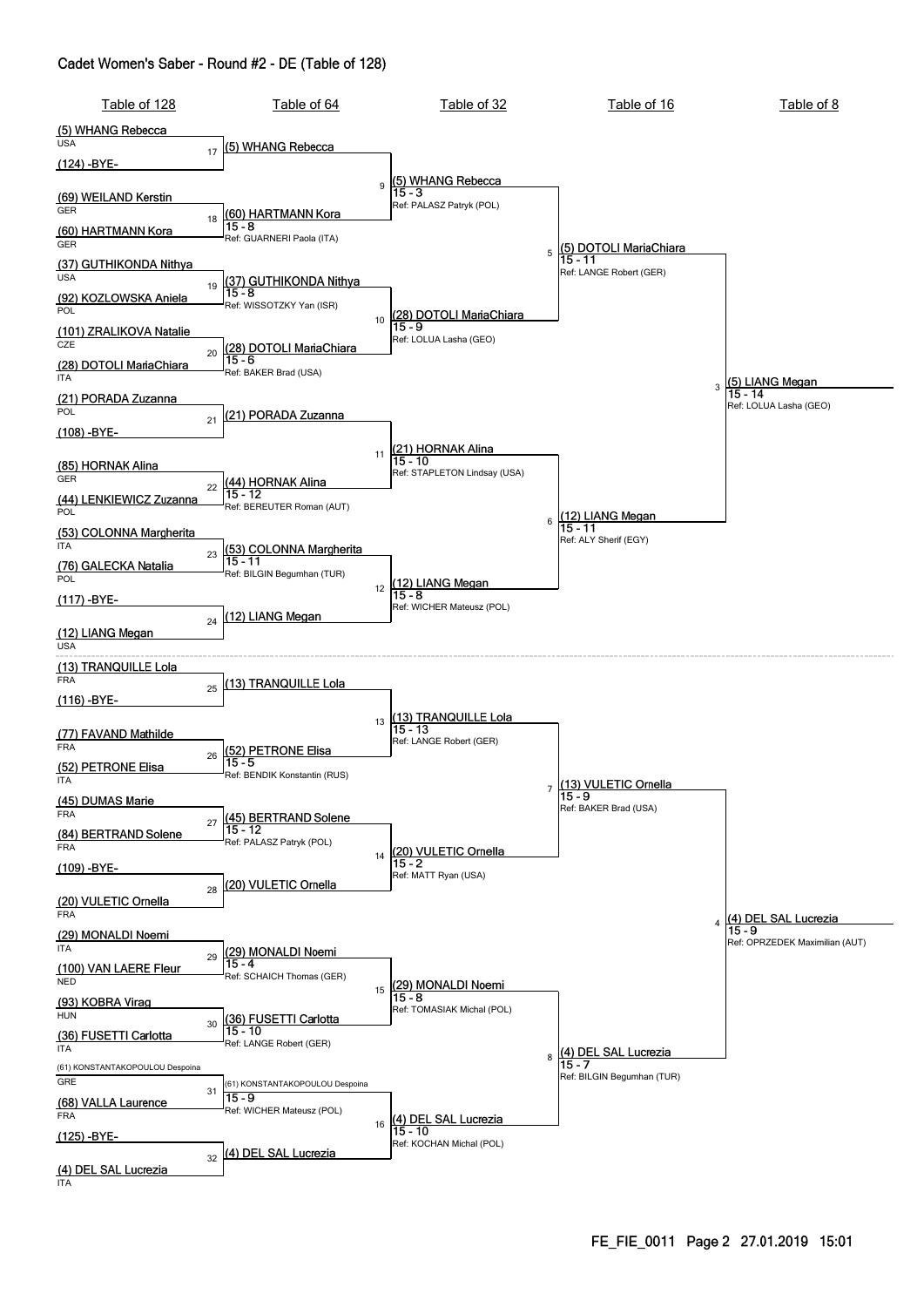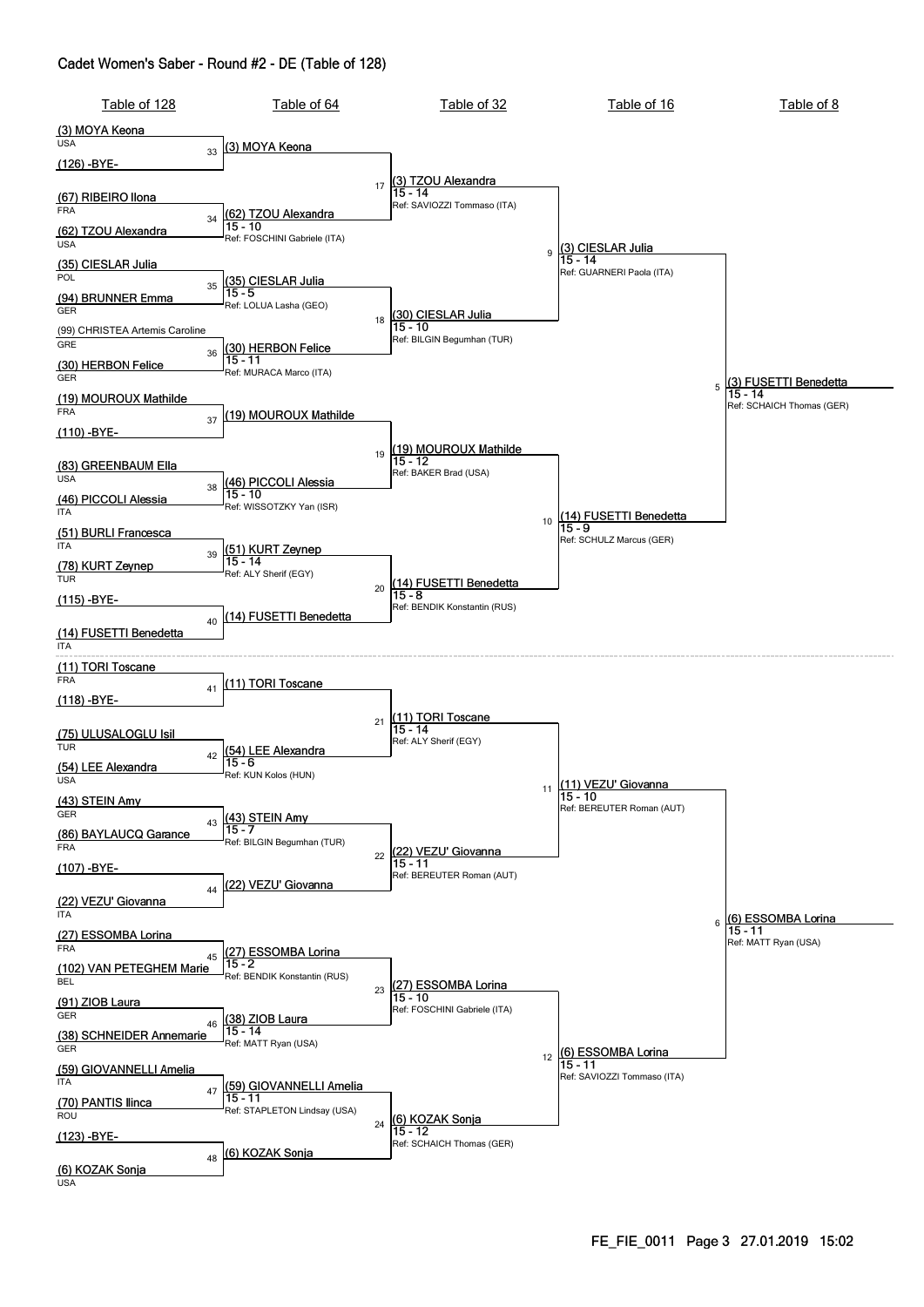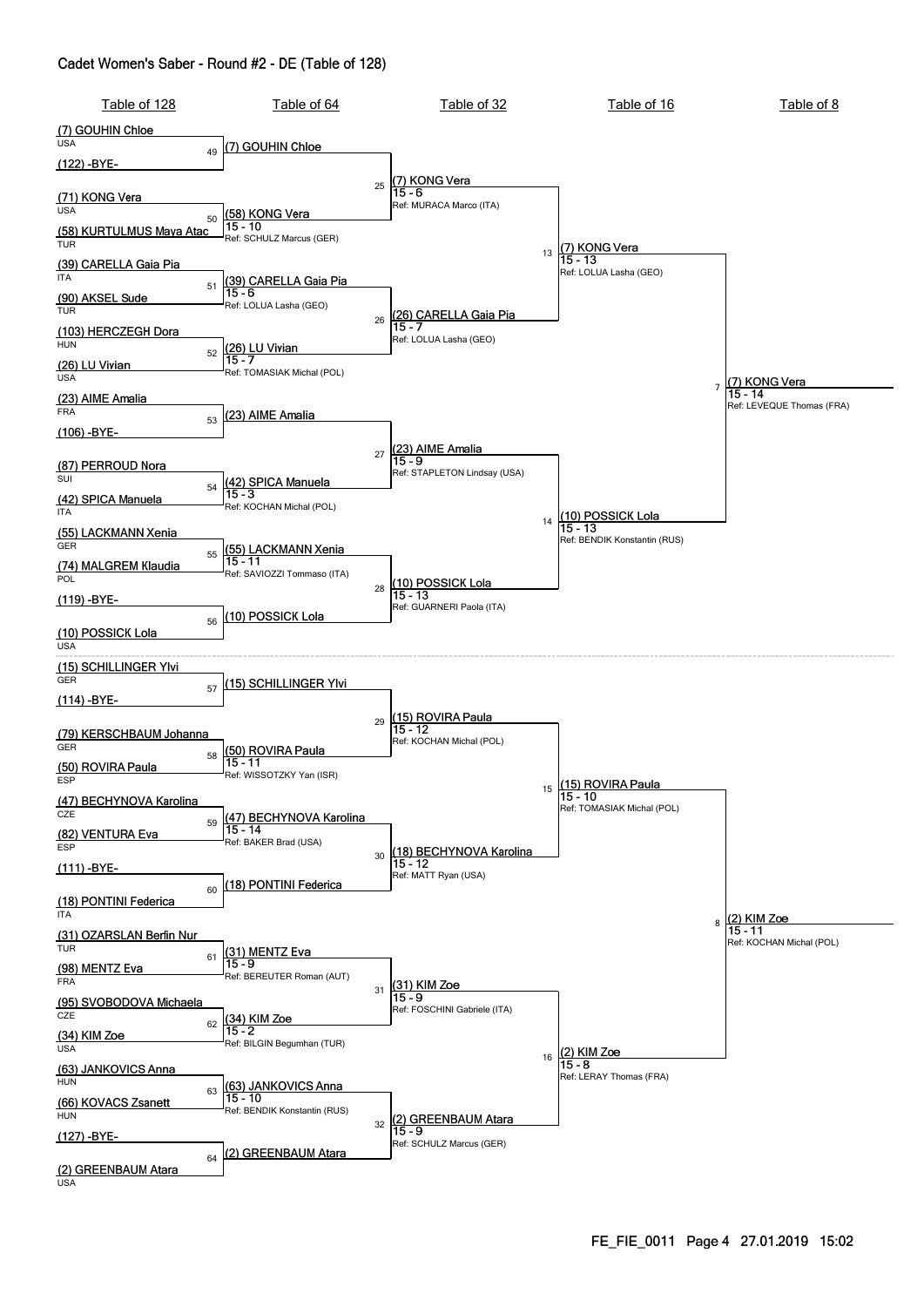| Table of 8                                                              | Semi-Finals                                                                       | Finals                                 |        |                                                                                           |
|-------------------------------------------------------------------------|-----------------------------------------------------------------------------------|----------------------------------------|--------|-------------------------------------------------------------------------------------------|
| (1) AVAKIAN Mikaela<br><b>USA</b><br>(8) CHEN Lisa<br><b>FRA</b>        | (1) AVAKIAN Mikaela<br>$15 - 13$<br>Ref: LOLUA Lasha (GEO)                        | (1) AVAKIAN Mikaela                    |        |                                                                                           |
| (5) LIANG Megan<br><b>USA</b><br>(4) DEL SAL Lucrezia<br><b>ITA</b>     | (4) DEL SAL Lucrezia<br>$\overline{a}$<br>15 - 14<br>Ref: BENDIK Konstantin (RUS) | 15 - 6<br>Ref: BENDIK Konstantin (RUS) |        | 1) AVAKIAN Mikaela                                                                        |
| (3) FUSETTI Benedetta<br><b>ITA</b><br>(6) ESSOMBA Lorina<br><b>FRA</b> | (3) FUSETTI Benedetta<br>3<br>15 - 11<br>Ref: BEREUTER Roman (AUT)                | (2) FUSETTI Benedetta                  | 15 - 7 | Ref: BEREUTER Roman (AUT)<br>Assist: LOLUA Lasha (GEO)<br>Assist: BENDIK Konstantin (RUS) |
| (7) KONG Vera<br><b>USA</b><br>$(2)$ KIM Zoe<br><b>USA</b>              | (2) KONG Vera<br>$\overline{4}$<br>$15 - 13$<br>Ref: OPRZEDEK Maximilian (AUT)    | 15 - 13<br>Ref: LOLUA Lasha (GEO)      |        |                                                                                           |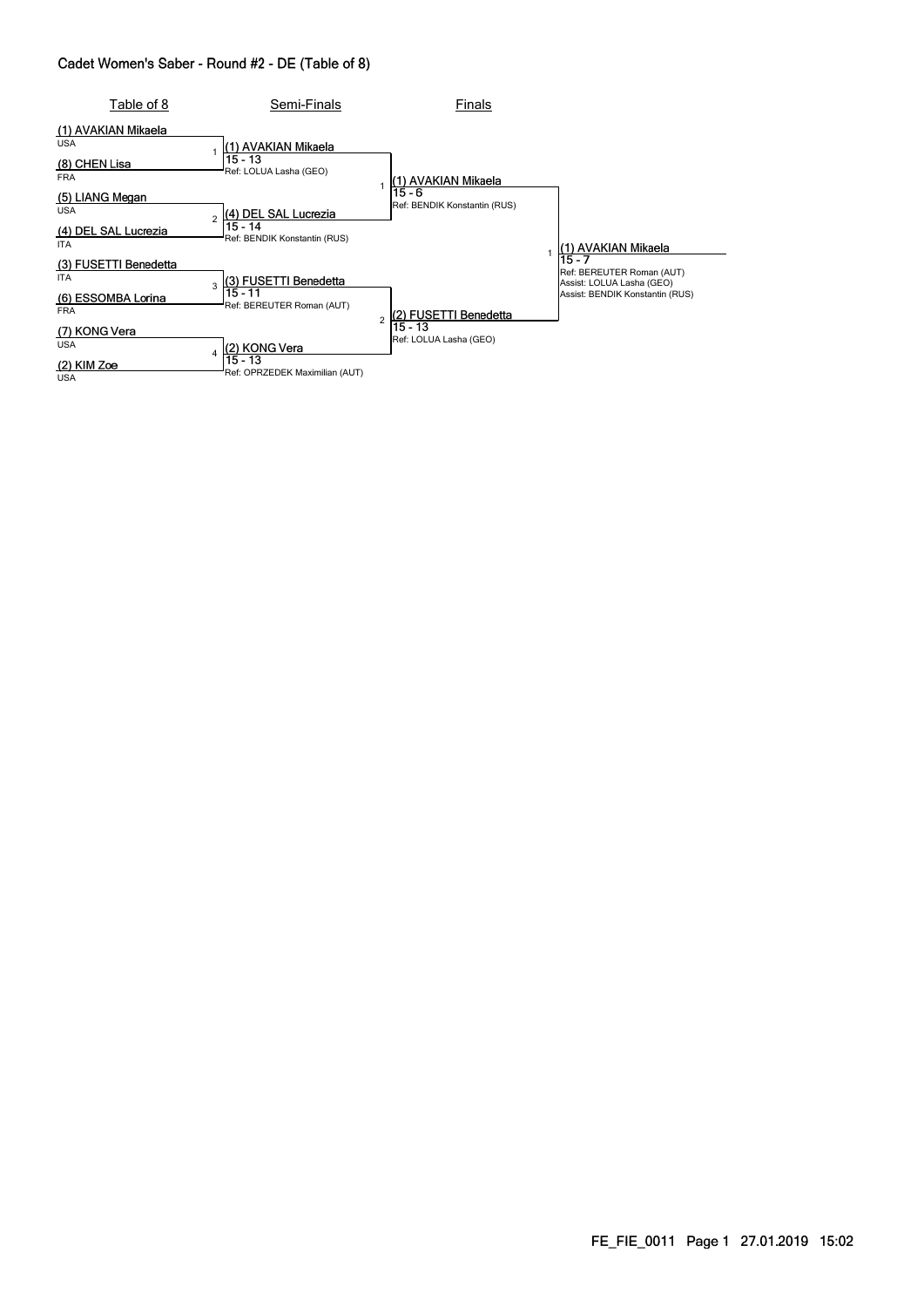

# **Cadet Women's Saber Final Ranking**

Tournament:<br>Date: FIE Document:



| Place           | Name                         | Country    | <b>Birthdate</b> |
|-----------------|------------------------------|------------|------------------|
| 1               | AVAKIAN Mikaela              | <b>USA</b> | 05.08.2002       |
| $\overline{2}$  | <b>FUSETTI Benedetta</b>     | <b>ITA</b> | 26.05.2002       |
| $\overline{3T}$ | <b>KONG Vera</b>             | <b>USA</b> | 19.02.2002       |
| $\overline{3T}$ | <b>DEL SAL Lucrezia</b>      | <b>ITA</b> | 22.02.2003       |
| $\overline{5}$  | <b>LIANG Megan</b>           | <b>USA</b> | 23.06.2002       |
| $\overline{6}$  | <b>CHEN Lisa</b>             | FRA        | 11.04.2003       |
| 7               | <b>ESSOMBA Lorina</b>        | <b>FRA</b> | 16.12.2002       |
| $\overline{8}$  | <b>KIM Zoe</b>               | <b>USA</b> | 28.05.2004       |
| $\overline{9}$  | <b>POSSICK Lola</b>          | <b>USA</b> | 14.06.2005       |
| 10T             | <b>VULETIC Ornella</b>       | <b>FRA</b> | 17.05.2002       |
| 10T             | <b>GUZZI SUSINI Federica</b> | <b>ITA</b> | 03.06.2002       |
| $\overline{12}$ | VEZU' Giovanna               | <b>ITA</b> | 23.08.2003       |
| $\overline{13}$ | <b>DOTOLI MariaChiara</b>    | <b>ITA</b> | 07.11.2002       |
| $\overline{14}$ | <b>CIESLAR Julia</b>         | POL        | 27.03.2002       |
| 15              | <b>LAHERRERE Ana</b>         | <b>FRA</b> | 13.04.2003       |
| 16              | <b>ROVIRA Paula</b>          | <b>ESP</b> | 10.04.2003       |
| $\overline{17}$ | <b>GREENBAUM Atara</b>       | <b>USA</b> | 01.06.2002       |
|                 |                              | <b>USA</b> |                  |
| $\overline{18}$ | <b>WHANG Rebecca</b>         |            | 15.09.2002       |
| $\overline{19}$ | <b>KOZAK Sonja</b>           | <b>USA</b> | 26.04.2002       |
| 20              | <b>LANDI Michela</b>         | <b>ITA</b> | 18.08.2003       |
| $\overline{21}$ | <b>TORI Toscane</b>          | <b>FRA</b> | 03.03.2004       |
| $\overline{22}$ | <b>TRANQUILLE Lola</b>       | <b>FRA</b> | 16.06.2003       |
| 23              | <b>BERMAN Stella</b>         | <b>USA</b> | 16.05.2002       |
| $\overline{24}$ | <b>MOUROUX Mathilde</b>      | <b>FRA</b> | 30.09.2003       |
| 25              | <b>AIME</b> Amalia           | FRA        | 27.08.2002       |
| 26              | <b>MONALDI Noemi</b>         | <b>ITA</b> | 01.01.2003       |
| $\overline{27}$ | <b>HILBERT Chloe</b>         | <b>FRA</b> | 29.11.2003       |
| 28              | <b>CARELLA Gaia Pia</b>      | <b>ITA</b> | 12.10.2002       |
| 29              | <b>BECHYNOVA Karolina</b>    | <b>CZE</b> | 06.02.2004       |
| $\overline{30}$ | <b>CHIERIGHINI Pietra</b>    | <b>BRA</b> | 19.10.2003       |
| $\overline{31}$ | <b>TZOU Alexandra</b>        | <b>USA</b> | 13.02.2004       |
| $\overline{32}$ | <b>HORNAK Alina</b>          | <b>GER</b> | 30.05.2003       |
| $\overline{33}$ | <b>MOYA Keona</b>            | <b>USA</b> | 06.08.2002       |
| 34T             | <b>GOUHIN Chloe</b>          | <b>USA</b> | 13.08.2002       |
| 34T             | <b>COUDERC Annah</b>         | <b>FRA</b> | 22.01.2002       |
| 36              | <b>SCHILLINGER YIvi</b>      | <b>GER</b> | 29.11.2002       |
| 37              | <b>PONTINI Federica</b>      | <b>ITA</b> | 17.02.2003       |
| 38              | PORADA Zuzanna               | POL        | 25.04.2004       |
| 39              | <b>LU Vivian</b>             | <b>USA</b> | 15.06.2003       |
| 40              | <b>HERBON Felice</b>         | <b>GER</b> | 26.10.2004       |
| $\overline{41}$ | <b>BARTOSZ Roksana</b>       | <b>POL</b> | 30.01.2002       |
| 42              | <b>FUSETTI Carlotta</b>      | <b>ITA</b> | 31.10.2004       |
| 43              | <b>GUTHIKONDA Nithya</b>     | <b>USA</b> | 20.11.2003       |
| 44              | <b>SPICA Manuela</b>         | <b>ITA</b> | 19.07.2004       |
| 45              | <b>STEIN Amy</b>             | <b>GER</b> | 10.10.2002       |
| 46              | <b>PICCOLI Alessia</b>       | <b>ITA</b> | 20.12.2004       |
| $\overline{47}$ | ROWINSKA Emilia              | POL        | 10.05.2002       |
| 48              | <b>MASCHKE Clara</b>         | <b>GER</b> | 24.06.2002       |
| 49              | <b>PETRONE Elisa</b>         | <b>ITA</b> | 26.02.2003       |
| $\overline{50}$ | <b>COLONNA Margherita</b>    | <b>ITA</b> | 29.12.2004       |
| 51T             | <b>LEE Alexandra</b>         | <b>USA</b> | 08.03.2005       |
| 51T             | <b>LACKMANN Xenia</b>        | <b>GER</b> | 11.11.2004       |
| $\overline{53}$ | <b>BONO</b> Gaia             | <b>ITA</b> | 02.01.2002       |
|                 | <b>GIOVANNELLI Amelia</b>    |            |                  |
| 54T             |                              | <b>ITA</b> | 29.08.2004       |
| 54T             | HARTMANN Kora                | <b>GER</b> | 27.10.2004       |
| 56              | KONSTANTAKOPOULOU Despoina   | <b>GRE</b> | 01.03.2003       |
| $\overline{57}$ | <b>JANKOVICS Anna</b>        | <b>HUN</b> | 13.02.2002       |
| 58              | <b>FRENNA Carolyn</b>        | <b>ITA</b> | 13.08.2002       |
| 59              | <b>KURT Zeynep</b>           | <b>TUR</b> | 01.02.2003       |
| 60              | <b>BERTRAND Solene</b>       | <b>FRA</b> | 02.07.2003       |
| $\overline{61}$ | NOWICKA Malgorzata           | <b>POL</b> | 11.11.2002       |
| $\overline{62}$ | ZIOB Laura                   | <b>GER</b> | 22.03.2004       |
| 63              | <b>MENTZ Eva</b>             | <b>FRA</b> | 13.03.2002       |
| 64              | <b>CAO</b> Stephanie         | <b>USA</b> | 12.02.2003       |
| 65              | <b>COTOLONI Martina</b>      | <b>ITA</b> | 22.11.2002       |
| 66              | <b>OZARSLAN Berfin Nur</b>   | <b>TUR</b> | 11.02.2003       |
| 67              | <b>SCHNEIDER Annemarie</b>   | <b>GER</b> | 09.09.2003       |
| 68              | <b>HE Charlotte</b>          | <b>USA</b> | 08.08.2003       |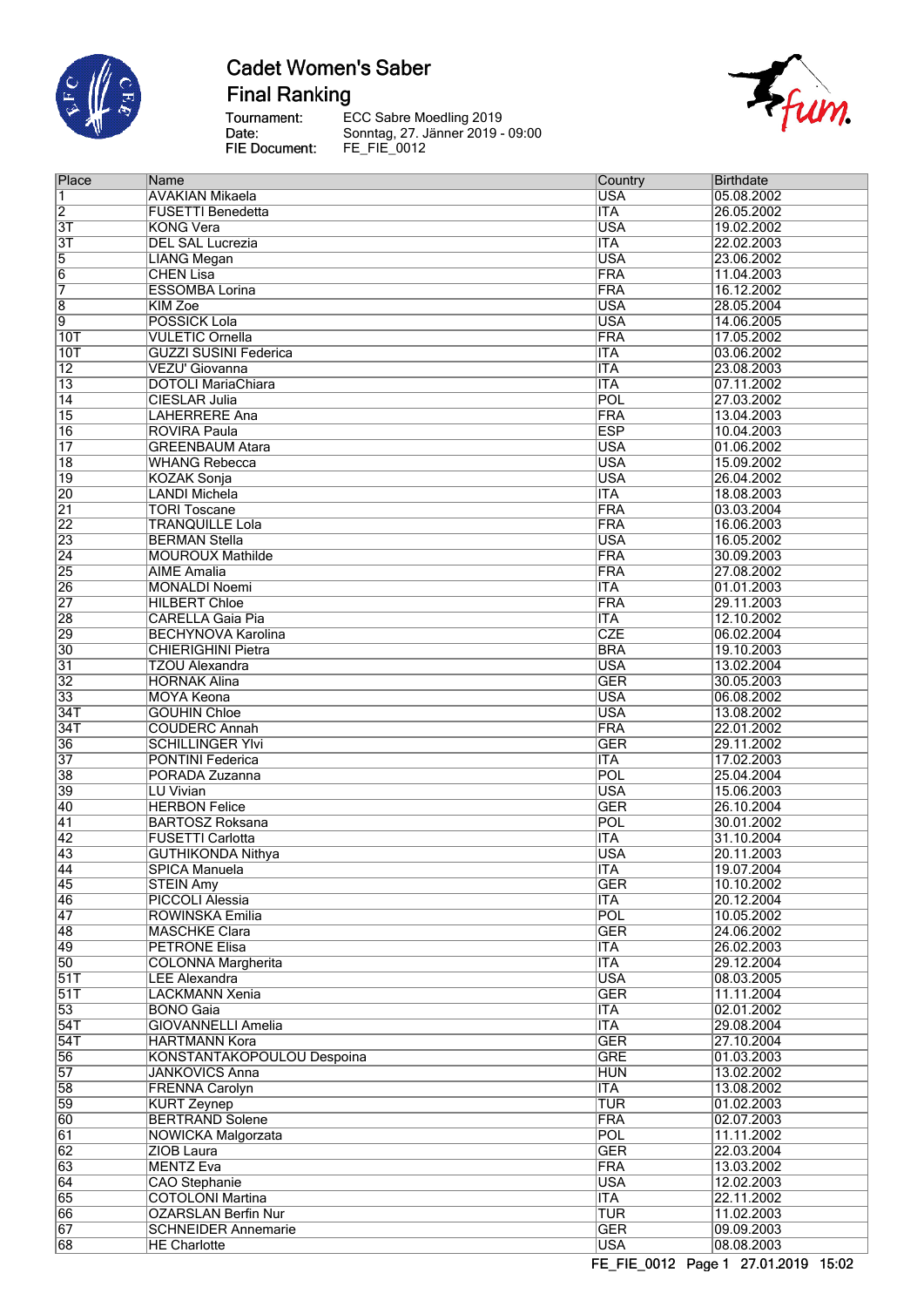|  | <b>Cadet Women's Saber</b> |  |
|--|----------------------------|--|
|--|----------------------------|--|

| ouuct monich s oubci |                                  | $\frac{1}{2}$ $\frac{1}{2}$ $\frac{1}{2}$ $\frac{1}{2}$ $\frac{1}{2}$ $\frac{1}{2}$ $\frac{1}{2}$ $\frac{1}{2}$ $\frac{1}{2}$ $\frac{1}{2}$ $\frac{1}{2}$ $\frac{1}{2}$ $\frac{1}{2}$ $\frac{1}{2}$ $\frac{1}{2}$ $\frac{1}{2}$ $\frac{1}{2}$ $\frac{1}{2}$ $\frac{1}{2}$ $\frac{1}{2}$ $\frac{1}{2}$ $\frac{1}{2}$ |            |
|----------------------|----------------------------------|---------------------------------------------------------------------------------------------------------------------------------------------------------------------------------------------------------------------------------------------------------------------------------------------------------------------|------------|
| Place                | Name                             | Country                                                                                                                                                                                                                                                                                                             | Birthdate  |
| 69                   | LENKIEWICZ Zuzanna               | POL                                                                                                                                                                                                                                                                                                                 | 22.07.2004 |
|                      |                                  |                                                                                                                                                                                                                                                                                                                     |            |
| 70                   | <b>DUMAS Marie</b>               | FRA                                                                                                                                                                                                                                                                                                                 | 25.02.2002 |
| 71                   | <b>BURLI Francesca</b>           | <b>ITA</b>                                                                                                                                                                                                                                                                                                          | 21.06.2003 |
| $\overline{72}$      | <b>KURTULMUS Maya Atac</b>       | <b>TUR</b>                                                                                                                                                                                                                                                                                                          | 27.02.2002 |
| 73                   | <b>MARTEL Lila</b>               | FRA                                                                                                                                                                                                                                                                                                                 | 23.02.2003 |
|                      |                                  |                                                                                                                                                                                                                                                                                                                     |            |
| $\overline{74}$      | <b>KOVACS Zsanett</b>            | <b>HUN</b>                                                                                                                                                                                                                                                                                                          | 17.08.2005 |
| $\overline{75}$      | <b>RIBEIRO</b> Ilona             | FRA                                                                                                                                                                                                                                                                                                                 | 08.07.2003 |
| $\overline{76}$      | <b>VALLA Laurence</b>            | <b>FRA</b>                                                                                                                                                                                                                                                                                                          | 19.03.2003 |
| $\overline{77}$      | <b>WEILAND Kerstin</b>           | <b>GER</b>                                                                                                                                                                                                                                                                                                          |            |
|                      |                                  |                                                                                                                                                                                                                                                                                                                     | 21.08.2002 |
| 78                   | <b>PANTIS Ilinca</b>             | ROU                                                                                                                                                                                                                                                                                                                 | 13.08.2003 |
| 79                   | <b>WEBER Christine</b>           | <b>GER</b>                                                                                                                                                                                                                                                                                                          | 20.12.2003 |
| 80                   | <b>FIDRY Maele</b>               | FRA                                                                                                                                                                                                                                                                                                                 | 17.10.2003 |
|                      |                                  | POL                                                                                                                                                                                                                                                                                                                 |            |
| 81T                  | <b>MALGREM Klaudia</b>           |                                                                                                                                                                                                                                                                                                                     | 11.11.2003 |
| 81T                  | <b>ULUSALOGLU Isil</b>           | <b>TUR</b>                                                                                                                                                                                                                                                                                                          | 14.03.2003 |
| 83                   | <b>GALECKA Natalia</b>           | POL                                                                                                                                                                                                                                                                                                                 | 03.01.2002 |
| 84                   | <b>FAVAND Mathilde</b>           | FRA                                                                                                                                                                                                                                                                                                                 | 25.06.2003 |
|                      |                                  |                                                                                                                                                                                                                                                                                                                     |            |
| 85                   | <b>KERSCHBAUM Johanna</b>        | <b>GER</b>                                                                                                                                                                                                                                                                                                          | 28.06.2002 |
| 86                   | <b>MARGUCCIO Alice</b>           | <b>ITA</b>                                                                                                                                                                                                                                                                                                          | 04.10.2002 |
| 87                   | <b>KUZMIN Tais</b>               | <b>GER</b>                                                                                                                                                                                                                                                                                                          | 05.08.2002 |
| 88                   | <b>VENTURA Eva</b>               | <b>ESP</b>                                                                                                                                                                                                                                                                                                          | 06.06.2003 |
|                      |                                  |                                                                                                                                                                                                                                                                                                                     |            |
| 89                   | <b>GREENBAUM Ella</b>            | <b>USA</b>                                                                                                                                                                                                                                                                                                          | 24.06.2004 |
| 90                   | <b>BAYLAUCQ Garance</b>          | FRA                                                                                                                                                                                                                                                                                                                 | 11.09.2003 |
| $\overline{91}$      | <b>PERROUD Nora</b>              | <b>SUI</b>                                                                                                                                                                                                                                                                                                          | 10.05.2004 |
|                      |                                  |                                                                                                                                                                                                                                                                                                                     |            |
| 92T                  | <b>AKSEL Sude</b>                | <b>TUR</b>                                                                                                                                                                                                                                                                                                          | 17.06.2004 |
| 92T                  | <b>STRAUB Fanny</b>              | <b>GER</b>                                                                                                                                                                                                                                                                                                          | 14.07.2003 |
| $\overline{94}$      | <b>KOZLOWSKA Aniela</b>          | POL                                                                                                                                                                                                                                                                                                                 | 04.05.2005 |
| 95T                  |                                  | <b>CZE</b>                                                                                                                                                                                                                                                                                                          |            |
|                      | SVOBODOVA Michaela               |                                                                                                                                                                                                                                                                                                                     | 20.03.2003 |
| 95T                  | <b>BRUNNER Emma</b>              | <b>GER</b>                                                                                                                                                                                                                                                                                                          | 20.11.2003 |
| 95T                  | <b>KOBRA Virag</b>               | <b>HUN</b>                                                                                                                                                                                                                                                                                                          | 30.05.2003 |
| 98                   | <b>NEUMANN Sina</b>              | <b>GER</b>                                                                                                                                                                                                                                                                                                          | 19.06.2004 |
|                      |                                  |                                                                                                                                                                                                                                                                                                                     |            |
| 99                   | <b>BUCHNER Chayenne</b>          | <b>GER</b>                                                                                                                                                                                                                                                                                                          | 29.03.2004 |
| 100                  | <b>CHRISTEA Artemis Caroline</b> | <b>GRE</b>                                                                                                                                                                                                                                                                                                          | 17.10.2003 |
| 101                  | <b>VAN LAERE Fleur</b>           | <b>NED</b>                                                                                                                                                                                                                                                                                                          | 30.08.2004 |
| 102T                 | <b>VAN PETEGHEM Marie</b>        | <b>BEL</b>                                                                                                                                                                                                                                                                                                          | 04.02.2003 |
|                      |                                  |                                                                                                                                                                                                                                                                                                                     |            |
| 102T                 | <b>ZRALIKOVA Natalie</b>         | <b>CZE</b>                                                                                                                                                                                                                                                                                                          | 21.03.2003 |
| 104                  | <b>HERCZEGH Dora</b>             | <b>HUN</b>                                                                                                                                                                                                                                                                                                          | 03.11.2003 |
| 105                  | <b>LILLO Rosario</b>             | <b>ESP</b>                                                                                                                                                                                                                                                                                                          | 17.02.2003 |
|                      |                                  |                                                                                                                                                                                                                                                                                                                     |            |
| $\overline{106}$     | MALAZHAVAYA Alisiya              | <b>BLR</b>                                                                                                                                                                                                                                                                                                          | 30.07.2003 |
| 107                  | <b>ZAJAC Ewa</b>                 | POL                                                                                                                                                                                                                                                                                                                 | 13.04.2003 |
| 108                  | <b>CHIANG Enli</b>               | <b>NED</b>                                                                                                                                                                                                                                                                                                          | 16.04.2002 |
| 109                  | <b>ALADI Nora</b>                | <b>HUN</b>                                                                                                                                                                                                                                                                                                          | 02.02.2003 |
|                      |                                  |                                                                                                                                                                                                                                                                                                                     |            |
| 110                  | <b>KORDEL Kalina</b>             | POL                                                                                                                                                                                                                                                                                                                 | 31.08.2004 |
| 111                  | <b>HARRISON Imogen</b>           | <b>USA</b>                                                                                                                                                                                                                                                                                                          | 08.05.2002 |
| 112                  | CADAO Leonie                     | <b>GER</b>                                                                                                                                                                                                                                                                                                          | 02.05.2004 |
| 113                  |                                  |                                                                                                                                                                                                                                                                                                                     |            |
|                      | <b>LACSON Sarah</b>              | <b>USA</b>                                                                                                                                                                                                                                                                                                          | 01.10.2003 |
| 114                  | <b>SCHAA Anahi</b>               | CHI                                                                                                                                                                                                                                                                                                                 | 26.03.2003 |
| 115                  | PORADA Paulina                   | POL                                                                                                                                                                                                                                                                                                                 | 25.04.2004 |
| 116                  | <b>KONDRUSIK Nina</b>            | POL                                                                                                                                                                                                                                                                                                                 | 24.05.2004 |
| 117                  | TSAOUSI Lida                     | <b>GRE</b>                                                                                                                                                                                                                                                                                                          | 10.05.2005 |
|                      |                                  |                                                                                                                                                                                                                                                                                                                     |            |
| $\overline{118}$     | <b>HERMANN Jasmin</b>            | <b>GER</b>                                                                                                                                                                                                                                                                                                          | 07.09.2004 |
| 119T                 | <b>KOZIEL Klaudia</b>            | POL                                                                                                                                                                                                                                                                                                                 | 18.02.2003 |
| 119T                 | LASKOWSKA Marta                  | POL                                                                                                                                                                                                                                                                                                                 | 17.03.2002 |
|                      |                                  |                                                                                                                                                                                                                                                                                                                     |            |
| 121                  | <b>WROBEL Zuzanna</b>            | POL                                                                                                                                                                                                                                                                                                                 | 29.04.2003 |
| $\overline{122}$     | LASKOWSKA Natalia                | POL                                                                                                                                                                                                                                                                                                                 | 03.10.2003 |
| 123                  | <b>MALI Meta</b>                 | <b>SLO</b>                                                                                                                                                                                                                                                                                                          | 11.08.2005 |
| 124                  | <b>CELEP Bahar</b>               | <b>TUR</b>                                                                                                                                                                                                                                                                                                          | 14.03.2005 |
|                      |                                  |                                                                                                                                                                                                                                                                                                                     |            |
| 125T                 | <b>BRASSAI Dorottya</b>          | <b>HUN</b>                                                                                                                                                                                                                                                                                                          | 29.01.2004 |
| 125T                 | <b>CORN Frida</b>                | <b>AUT</b>                                                                                                                                                                                                                                                                                                          | 28.03.2005 |
| 127T                 | <b>KACSOR Karina</b>             | <b>HUN</b>                                                                                                                                                                                                                                                                                                          | 24.04.2002 |
|                      |                                  |                                                                                                                                                                                                                                                                                                                     |            |
| 127T                 | PALASKA Agni                     | <b>GRE</b>                                                                                                                                                                                                                                                                                                          | 12.08.2004 |
| 129                  | <b>KISLYAK Alisa</b>             | <b>BLR</b>                                                                                                                                                                                                                                                                                                          | 10.07.2004 |
| 130                  | <b>ELLERSDORFER christine</b>    | <b>AUT</b>                                                                                                                                                                                                                                                                                                          | 18.05.2002 |
| 131                  | <b>DUS Duru</b>                  | <b>TUR</b>                                                                                                                                                                                                                                                                                                          | 28.07.2005 |
|                      |                                  |                                                                                                                                                                                                                                                                                                                     |            |
| 132T                 | <b>BALOGH Imola</b>              | <b>HUN</b>                                                                                                                                                                                                                                                                                                          | 17.10.2004 |
| 132T                 | <b>GASPERLIN Hana</b>            | SLO                                                                                                                                                                                                                                                                                                                 | 04.09.2002 |
| 134T                 | <b>TANZMEISTER Franziska</b>     | <b>AUT</b>                                                                                                                                                                                                                                                                                                          | 11.10.2004 |
| 134T                 |                                  | $\overline{\text{SLO}}$                                                                                                                                                                                                                                                                                             | 15.11.2004 |
|                      | <b>SEBENIK Ana</b>               |                                                                                                                                                                                                                                                                                                                     |            |
| 136                  | <b>LOCSMANDI Sophie</b>          | <b>AUT</b>                                                                                                                                                                                                                                                                                                          | 25.07.2004 |
| 137                  | DE CAUDERLIER Romanie            | <b>BEL</b>                                                                                                                                                                                                                                                                                                          | 14.05.2003 |
|                      |                                  |                                                                                                                                                                                                                                                                                                                     |            |